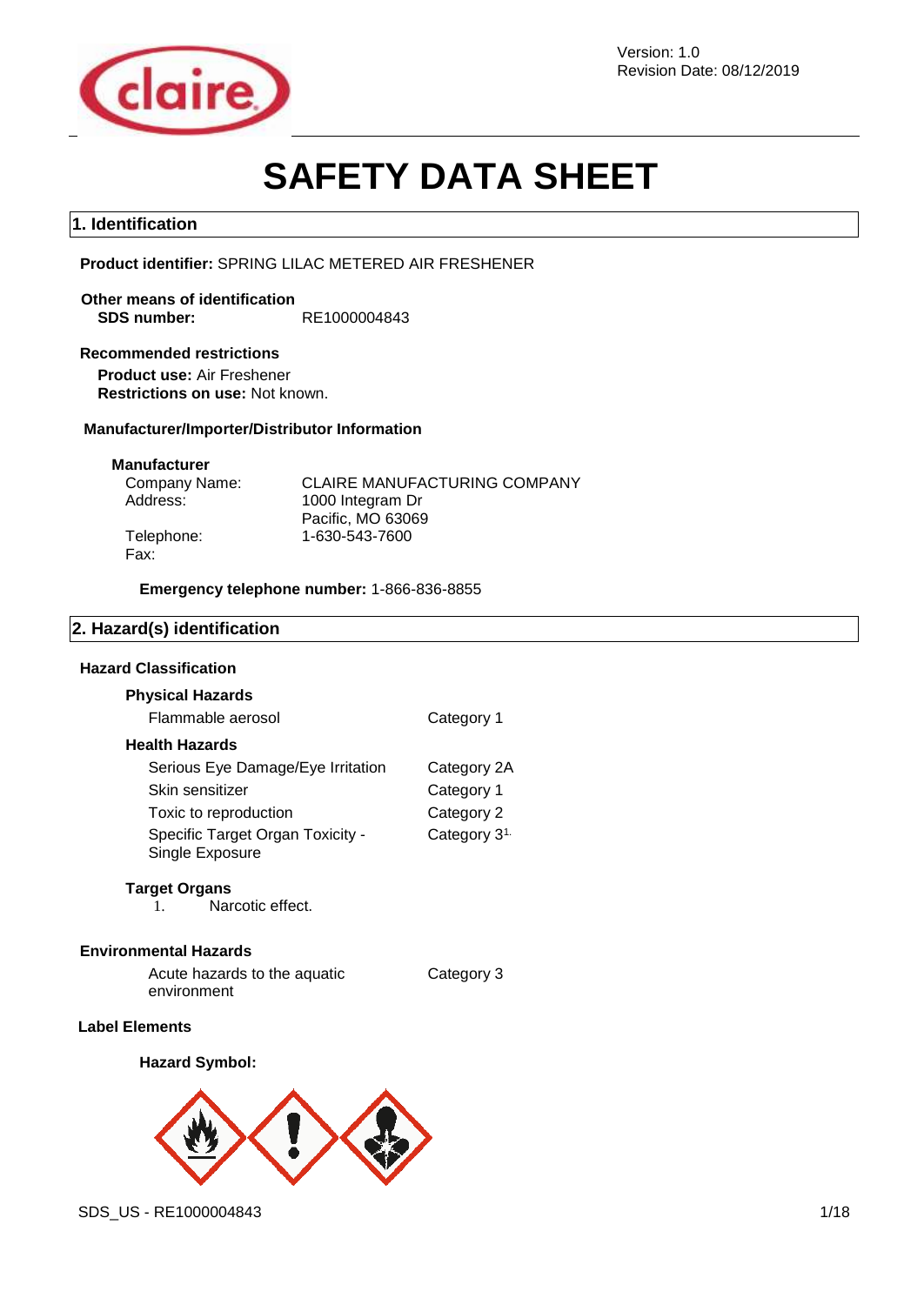

| <b>Signal Word:</b>                           | Danger                                                                                                                                                                                                                                                                                                                                                                                                                                                                                                                                                                                                                                                                                                      |
|-----------------------------------------------|-------------------------------------------------------------------------------------------------------------------------------------------------------------------------------------------------------------------------------------------------------------------------------------------------------------------------------------------------------------------------------------------------------------------------------------------------------------------------------------------------------------------------------------------------------------------------------------------------------------------------------------------------------------------------------------------------------------|
| <b>Hazard Statement:</b>                      | Extremely flammable aerosol.<br>Causes serious eye irritation.<br>May cause an allergic skin reaction.<br>Suspected of damaging fertility or the unborn child.<br>May cause drowsiness or dizziness.<br>Harmful to aquatic life.                                                                                                                                                                                                                                                                                                                                                                                                                                                                            |
| Precautionary<br><b>Statements</b>            |                                                                                                                                                                                                                                                                                                                                                                                                                                                                                                                                                                                                                                                                                                             |
| <b>Prevention:</b>                            | Keep away from heat, hot surfaces, sparks, open flames and other ignition<br>sources. No smoking. Do not spray on an open flame or other ignition<br>source. Do not pierce or burn, even after use. Wash thoroughly after<br>handling. Wear protective gloves/protective clothing/eye protection/face<br>protection. Avoid breathing dust/fume/gas/mist/vapors/spray. Contaminated<br>work clothing should not be allowed out of the workplace. Obtain special<br>instructions before use. Do not handle until all safety precautions have been<br>read and understood. Use personal protective equipment as required. Use<br>only outdoors or in a well-ventilated area. Avoid release to the environment. |
| <b>Response:</b>                              | IF INHALED: Remove person to fresh air and keep comfortable for<br>breathing. IF IN EYES: Rinse cautiously with water for several minutes.<br>Remove contact lenses, if present and easy to do. Continue rinsing. If eye<br>irritation persists: Get medical advice/attention. IF ON SKIN: Wash with<br>plenty of water/# If skin irritation or rash occurs: Get medical<br>advice/attention. Call a POISON CENTER/doctor if you feel unwell. Specific<br>treatment (see on this label). Wash contaminated clothing before reuse.                                                                                                                                                                           |
| Storage:                                      | Protect from sunlight. Do not expose to temperatures exceeding<br>50°C/122°F. Store locked up. Store in a well-ventilated place. Keep<br>container tightly closed.                                                                                                                                                                                                                                                                                                                                                                                                                                                                                                                                          |
| Disposal:                                     | Dispose of contents/container to an appropriate treatment and disposal<br>facility in accordance with applicable laws and regulations, and product<br>characteristics at time of disposal.                                                                                                                                                                                                                                                                                                                                                                                                                                                                                                                  |
| Hazard(s) not otherwise<br>classified (HNOC): | None.                                                                                                                                                                                                                                                                                                                                                                                                                                                                                                                                                                                                                                                                                                       |

# **3. Composition/information on ingredients**

### **Mixtures**

| <b>Chemical Identity</b>                        | <b>CAS number</b> | Content in percent (%)* |
|-------------------------------------------------|-------------------|-------------------------|
| 2-Propanone                                     | 67-64-1           | $50 - 100\%$            |
| Propane                                         | 74-98-6           | $10 - 20%$              |
| <b>Butane</b>                                   | 106-97-8          | $10 - 20%$              |
| Benzoic acid, 2-hydroxy-,<br>phenylmethyl ester | 118-58-1          | $1 - 5\%$               |
| 3-Cyclohexene-1-methanol, #,#,4-<br>trimethyl-  | $98 - 55 - 5$     | $1 - 5\%$               |
| Octanal, 2-(phenylmethylene)-                   | 101-86-0          | $0.1 - 1\%$             |
| <b>Proprietary Fragrance</b>                    |                   | $0.1 - 1\%$             |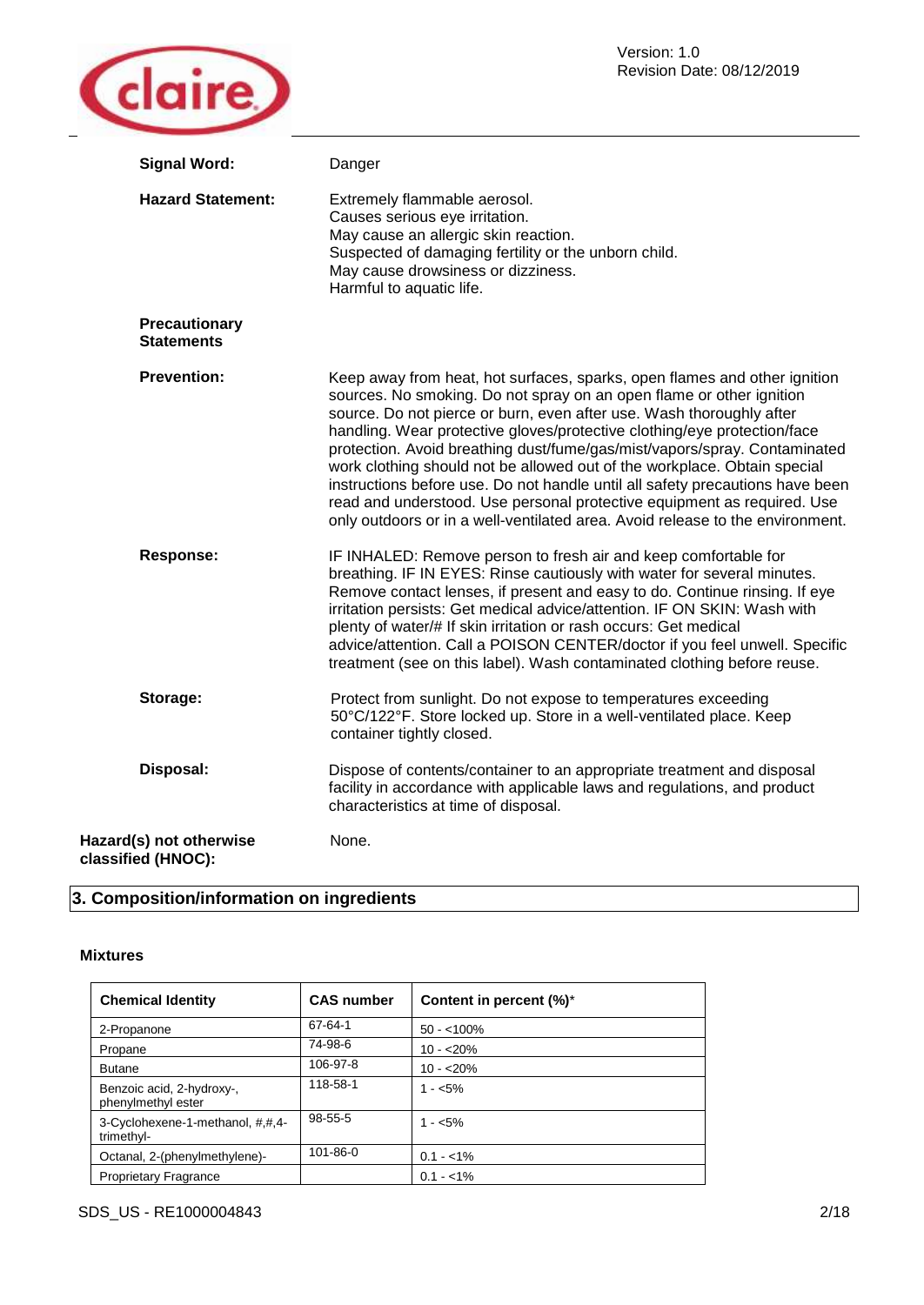

| 1,3-Benzodioxole-5-<br>carboxaldehyde                                       | 120-57-0      | $0.1 - 1\%$ |
|-----------------------------------------------------------------------------|---------------|-------------|
| 3-Cyclohexene-1-carboxaldehyde,<br>4-(4-hydroxy-4-methylpentyl)-            | 31906-04-4    | $0.1 - 1\%$ |
| Phenol, 2-methoxy-4-(2-propen-1-<br>yl)-                                    | $97 - 53 - 0$ | $0.1 - 1\%$ |
| Bicyclo[7.2.0]undec-4-ene,<br>4,11,11-trimethyl-8-methylene-,<br>(1R.4E.9S) | 87-44-5       | $0.1 - 1\%$ |
| Benzenepropanal, 4-(1,1-<br>dimethylethyl)-a-methyl-                        | $80 - 54 - 6$ | $0.1 - 1\%$ |

\* All concentrations are percent by weight unless ingredient is a gas. Gas concentrations are in percent by volume.

# **4. First-aid measures**

| Ingestion:                                                             | Call a POISON CENTER/doctor if you feel unwell. Rinse mouth.                                                                                                                                                                                                                                       |  |  |
|------------------------------------------------------------------------|----------------------------------------------------------------------------------------------------------------------------------------------------------------------------------------------------------------------------------------------------------------------------------------------------|--|--|
| Inhalation:                                                            | Move to fresh air.                                                                                                                                                                                                                                                                                 |  |  |
| <b>Skin Contact:</b>                                                   | If skin irritation occurs: Get medical advice/attention. Destroy or thoroughly<br>clean contaminated shoes. Immediately remove contaminated clothing and<br>shoes and wash skin with soap and plenty of water. If skin irritation or an<br>allergic skin reaction develops, get medical attention. |  |  |
| Eye contact:                                                           | Immediately flush with plenty of water for at least 15 minutes. If easy to do,<br>remove contact lenses. Get medical attention.                                                                                                                                                                    |  |  |
| Most important symptoms/effects, acute and delayed                     |                                                                                                                                                                                                                                                                                                    |  |  |
| <b>Symptoms:</b>                                                       | No data available.                                                                                                                                                                                                                                                                                 |  |  |
| Hazards:                                                               | No data available.                                                                                                                                                                                                                                                                                 |  |  |
| Indication of immediate medical attention and special treatment needed |                                                                                                                                                                                                                                                                                                    |  |  |
| <b>Treatment:</b>                                                      | No data available.                                                                                                                                                                                                                                                                                 |  |  |
| 5. Fire-fighting measures                                              |                                                                                                                                                                                                                                                                                                    |  |  |
| <b>General Fire Hazards:</b>                                           | Use water spray to keep fire-exposed containers cool. Fight fire from a<br>protected location. Move containers from fire area if you can do so without<br>risk.                                                                                                                                    |  |  |
| Suitable (and unsuitable) extinguishing media                          |                                                                                                                                                                                                                                                                                                    |  |  |
| <b>Suitable extinguishing</b><br>media:                                | Use fire-extinguishing media appropriate for surrounding materials.                                                                                                                                                                                                                                |  |  |
| <b>Unsuitable extinguishing</b><br>media:                              | Do not use water jet as an extinguisher, as this will spread the fire.                                                                                                                                                                                                                             |  |  |
| Specific hazards arising from<br>the chemical:                         | Vapors may travel considerable distance to a source of ignition and flash<br>back.                                                                                                                                                                                                                 |  |  |
| Special protective equipment and precautions for firefighters          |                                                                                                                                                                                                                                                                                                    |  |  |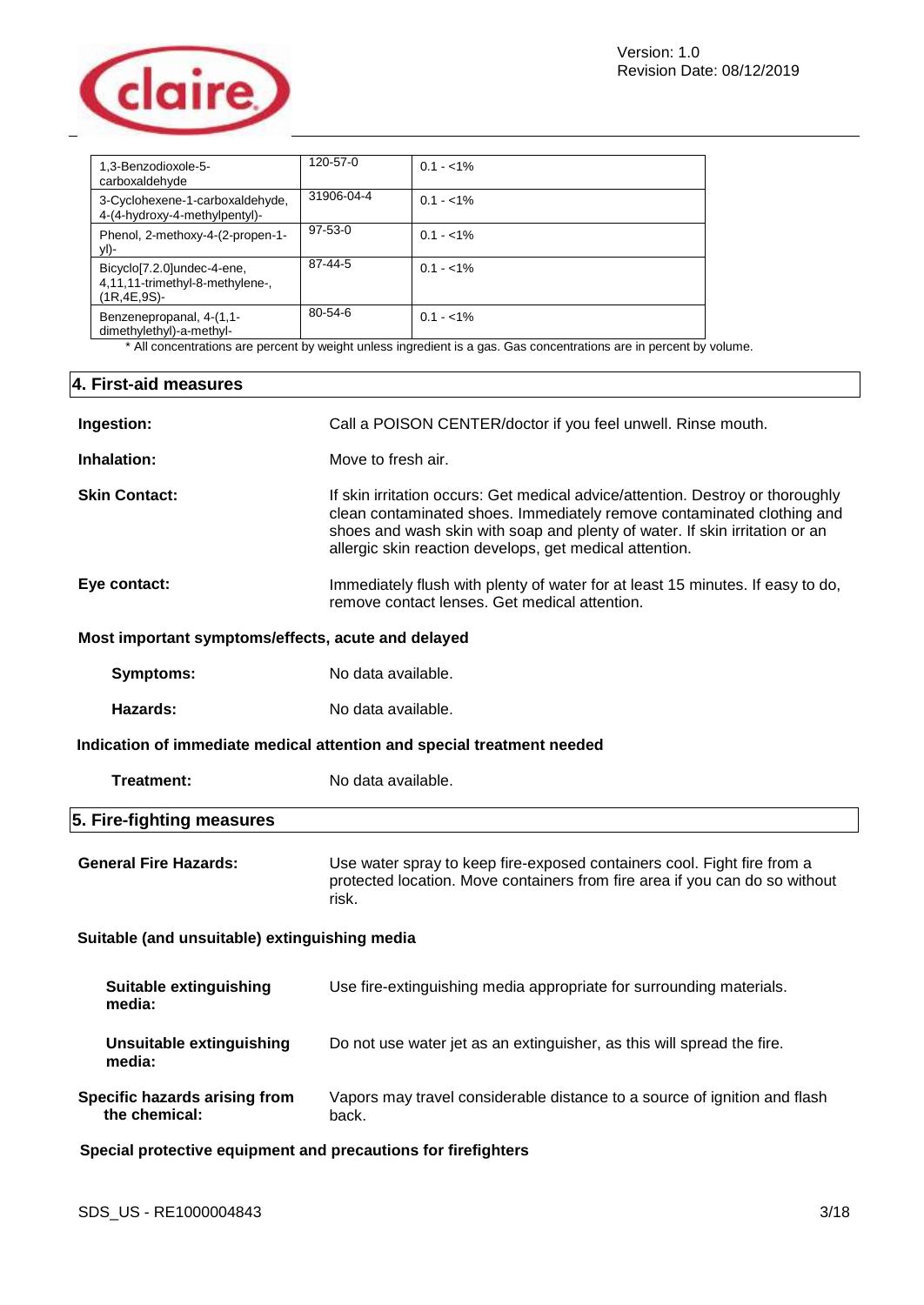

| <b>Special fire fighting</b><br>procedures:                                       | No data available.                                                                                                                                                                                                                                                                                                                                                                                                                                                                           |
|-----------------------------------------------------------------------------------|----------------------------------------------------------------------------------------------------------------------------------------------------------------------------------------------------------------------------------------------------------------------------------------------------------------------------------------------------------------------------------------------------------------------------------------------------------------------------------------------|
| Special protective equipment<br>for fire-fighters:                                | Firefighters must use standard protective equipment including flame<br>retardant coat, helmet with face shield, gloves, rubber boots, and in<br>enclosed spaces, SCBA.                                                                                                                                                                                                                                                                                                                       |
| 6. Accidental release measures                                                    |                                                                                                                                                                                                                                                                                                                                                                                                                                                                                              |
| <b>Personal precautions,</b><br>protective equipment and<br>emergency procedures: | Ventilate closed spaces before entering them. ELIMINATE all ignition<br>sources (no smoking, flares, sparks or flames in immediate area). Keep<br>upwind. See Section 8 of the SDS for Personal Protective Equipment. Do<br>not touch damaged containers or spilled material unless wearing<br>appropriate protective clothing. Keep unauthorized personnel away.                                                                                                                            |
| <b>Methods and material for</b><br>containment and cleaning<br>up:                | Absorb spill with vermiculite or other inert material, then place in a container<br>for chemical waste.                                                                                                                                                                                                                                                                                                                                                                                      |
| <b>Notification Procedures:</b>                                                   | Prevent entry into waterways, sewer, basements or confined areas. Stop<br>the flow of material, if this is without risk. ELIMINATE all ignition sources<br>(no smoking, flares, sparks or flames in immediate area). Stop leak if you<br>can do so without risk.                                                                                                                                                                                                                             |
| <b>Environmental Precautions:</b>                                                 | Avoid release to the environment. Prevent further leakage or spillage if safe<br>to do so. Do not contaminate water sources or sewer.                                                                                                                                                                                                                                                                                                                                                        |
| 7. Handling and storage                                                           |                                                                                                                                                                                                                                                                                                                                                                                                                                                                                              |
| Precautions for safe handling:                                                    | Avoid contact with eyes. Wash hands thoroughly after handling. Keep away<br>from heat, hot surfaces, sparks, open flames and other ignition sources. No<br>smoking. Do not spray on an open flame or other ignition source. Do not<br>pierce or burn, even after use. Do not handle until all safety precautions<br>have been read and understood. Obtain special instructions before use.<br>Use personal protective equipment as required. Avoid contact with eyes,<br>skin, and clothing. |
| Conditions for safe storage,<br>including any<br>incompatibilities:               | Pressurized container: protect from sunlight and do not expose to<br>temperatures exceeding 50°C. Do not pierce or burn, even after use. Store<br>locked up. Aerosol Level 3                                                                                                                                                                                                                                                                                                                 |

# **8. Exposure controls/personal protection**

# **Control Parameters**

# **Occupational Exposure Limits**

| <b>Chemical Identity</b> | Type        | <b>Exposure Limit Values</b> |                         | <b>Source</b>                                                                                 |
|--------------------------|-------------|------------------------------|-------------------------|-----------------------------------------------------------------------------------------------|
| 2-Propanone              | <b>STEL</b> | 1,000 ppm                    | $2,400 \,\mathrm{mg/m}$ | US. OSHA Table Z-1-A (29 CFR 1910.1000)<br>(1989)                                             |
|                          | <b>STEL</b> | 750 ppm                      | 1,780 mg/m3             | US. California Code of Regulations, Title 8,<br>Section 5155. Airborne Contaminants (09 2006) |
|                          | PEL         | 1,000 ppm                    | $2,400 \,\mathrm{mg/m}$ | US. OSHA Table Z-1 Limits for Air Contaminants<br>(29 CFR 1910.1000) (02 2006)                |
|                          | TWA         | 250 ppm                      |                         | US. ACGIH Threshold Limit Values (03 2015)                                                    |
|                          | <b>TWA</b>  | 750 ppm                      | .800 mg/m3              | US. OSHA Table Z-1-A (29 CFR 1910.1000)<br>(1989)                                             |
|                          | Ceiling     | 3,000 ppm                    |                         | US. California Code of Regulations, Title 8,<br>Section 5155. Airborne Contaminants (09 2006) |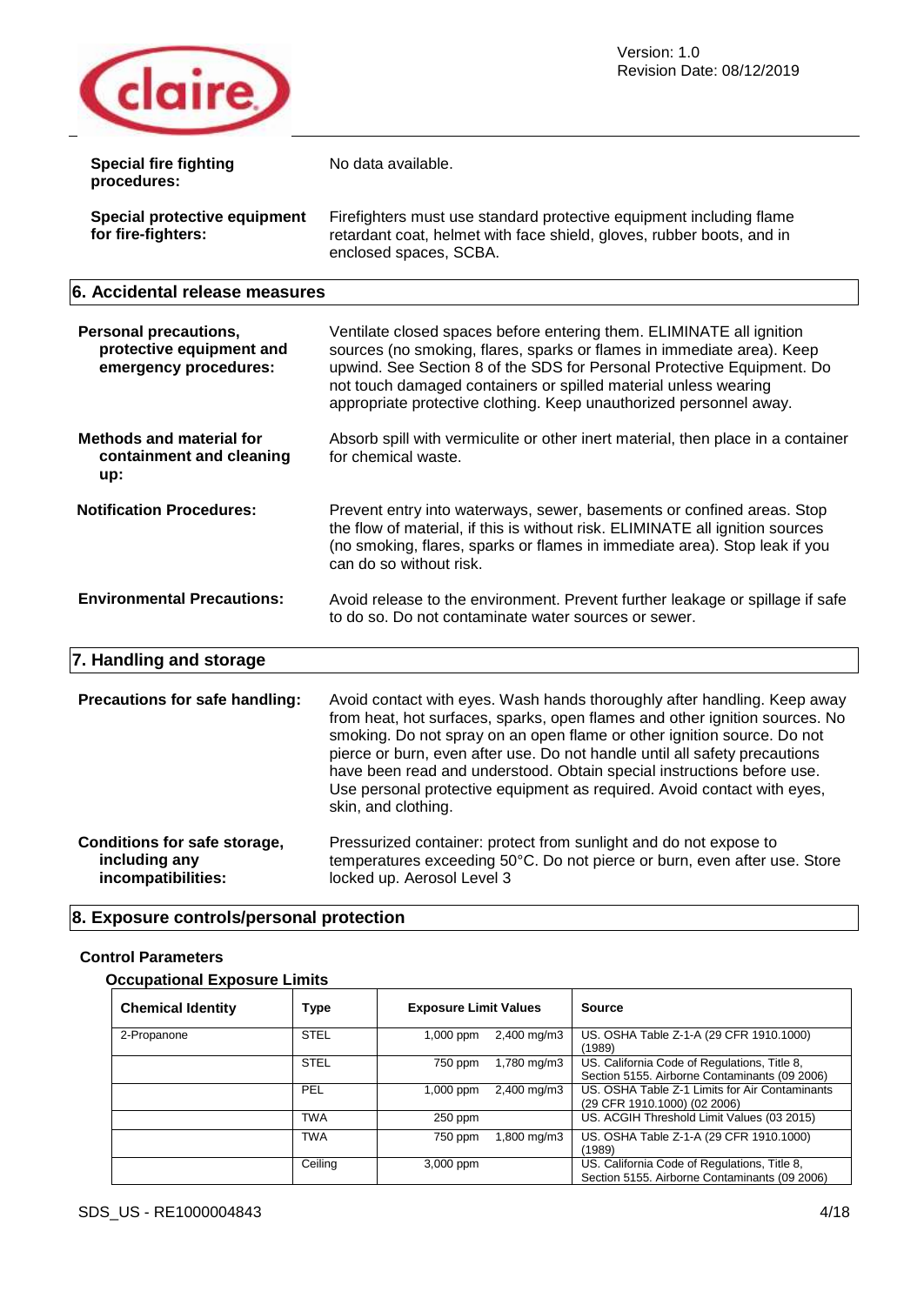

|                                                            | <b>STEL</b>    | 500 ppm    |                   | US. ACGIH Threshold Limit Values (03 2015)                                                    |
|------------------------------------------------------------|----------------|------------|-------------------|-----------------------------------------------------------------------------------------------|
|                                                            | <b>TWA PEL</b> | 500 ppm    | 1,200 mg/m3       | US. California Code of Regulations, Title 8,<br>Section 5155. Airborne Contaminants (09 2006) |
|                                                            | <b>REL</b>     | 250 ppm    | 590 mg/m3         | US. NIOSH: Pocket Guide to Chemical Hazards<br>(2005)                                         |
| Propane                                                    | <b>REL</b>     | 1,000 ppm  | 1,800 mg/m3       | US. NIOSH: Pocket Guide to Chemical Hazards<br>(2005)                                         |
|                                                            | PEL            | 1,000 ppm  | 1,800 mg/m3       | US, OSHA Table Z-1 Limits for Air Contaminants<br>(29 CFR 1910.1000) (02 2006)                |
|                                                            | <b>TWA PEL</b> | 1,000 ppm  | 1,800 mg/m3       | US. California Code of Regulations, Title 8,<br>Section 5155. Airborne Contaminants (09 2006) |
|                                                            | <b>TWA</b>     | 1,000 ppm  | 1,800 mg/m3       | US. Tennessee. OELs. Occupational Exposure<br>Limits, Table Z1A (06 2008)                     |
|                                                            | <b>TWA</b>     | 1,000 ppm  | 1,800 mg/m3       | US. OSHA Table Z-1-A (29 CFR 1910.1000)<br>(1989)                                             |
| <b>Butane</b>                                              | <b>REL</b>     | 800 ppm    | $1,900$ mg/m3     | US. NIOSH: Pocket Guide to Chemical Hazards<br>(2005)                                         |
|                                                            | <b>TWA</b>     | 800 ppm    | $1,900$ mg/m3     | US. Tennessee. OELs. Occupational Exposure<br>Limits, Table Z1A (06 2008)                     |
|                                                            | <b>STEL</b>    | 1,000 ppm  |                   | US. ACGIH Threshold Limit Values (03 2018)                                                    |
|                                                            | <b>TWA</b>     | 800 ppm    | 1,900 mg/m3       | US. OSHA Table Z-1-A (29 CFR 1910.1000)<br>(1989)                                             |
|                                                            | AN ESL         |            | 3,000 ppb         | US. Texas. Effects Screening Levels (Texas<br>Commission on Environmental Quality) (11 2016)  |
|                                                            | AN ESL         |            | 7,100 µg/m3       | US. Texas. Effects Screening Levels (Texas<br>Commission on Environmental Quality) (11 2016)  |
|                                                            | <b>TWA PEL</b> | 800 ppm    | 1,900 mg/m3       | US. California Code of Regulations, Title 8,<br>Section 5155. Airborne Contaminants (09 2006) |
|                                                            | ST ESL         |            | 66,000 µg/m3      | US. Texas. Effects Screening Levels (Texas<br>Commission on Environmental Quality) (11 2016)  |
|                                                            | <b>ST ESL</b>  |            | 28,000 ppb        | US. Texas. Effects Screening Levels (Texas<br>Commission on Environmental Quality) (11 2016)  |
| Ethanol, 2,2',2"-nitrilotris-                              | <b>TWA PEL</b> |            | $5 \text{ mg/m}$  | US. California Code of Regulations, Title 8,<br>Section 5155. Airborne Contaminants (09 2006) |
|                                                            | <b>ST ESL</b>  |            | $50 \mu g/m3$     | US. Texas. Effects Screening Levels (Texas<br>Commission on Environmental Quality) (11 2016)  |
|                                                            | <b>TWA</b>     |            | $5 \text{ mg/m}$  | US. ACGIH Threshold Limit Values (2008)                                                       |
|                                                            | AN ESL         |            | $5 \mu g/m3$      | US. Texas. Effects Screening Levels (Texas<br>Commission on Environmental Quality) (11 2016)  |
| Ethanol, 2,2'-iminobis-                                    | <b>REL</b>     | 3 ppm      | $15 \text{ mg/m}$ | US. NIOSH: Pocket Guide to Chemical Hazards<br>(2005)                                         |
|                                                            | AN ESL         |            | $7 \mu g/m3$      | US. Texas. Effects Screening Levels (Texas<br>Commission on Environmental Quality) (11 2016)  |
|                                                            | <b>TWA</b>     | 3 ppm      | $15 \text{ mg/m}$ | US. OSHA Table Z-1-A (29 CFR 1910.1000)<br>(1989)                                             |
|                                                            | <b>TWA PEL</b> | $0.46$ ppm | $2$ mg/m $3$      | US. California Code of Regulations, Title 8,<br>Section 5155. Airborne Contaminants (09 2006) |
|                                                            | ST ESL         |            | $97 \mu g/m3$     | US. Texas. Effects Screening Levels (Texas<br>Commission on Environmental Quality) (11 2016)  |
| Ethanol, 2,2'-iminobis- -<br>Inhalable fraction and vapor. | <b>TWA</b>     |            | 1 $mg/m3$         | US. ACGIH Threshold Limit Values (2009)                                                       |
| Ethanol, 2,2'-iminobis-                                    | <b>TWA</b>     | $3$ ppm    | $15 \text{ mg/m}$ | US. Tennessee. OELs. Occupational Exposure<br>Limits, Table Z1A (06 2008)                     |

# **Biological Limit Values**

| <b>Chemical Identity</b>                               | <b>Exposure Limit Values</b> | <b>Source</b>       |
|--------------------------------------------------------|------------------------------|---------------------|
| 2-Propanone (acetone:<br>Sampling time: End of shift.) | 25 mg/l (Urine)              | ACGIH BEL (03 2015) |

### Appropriate Engineering No data available. **Controls**

# **Individual protection measures, such as personal protective equipment**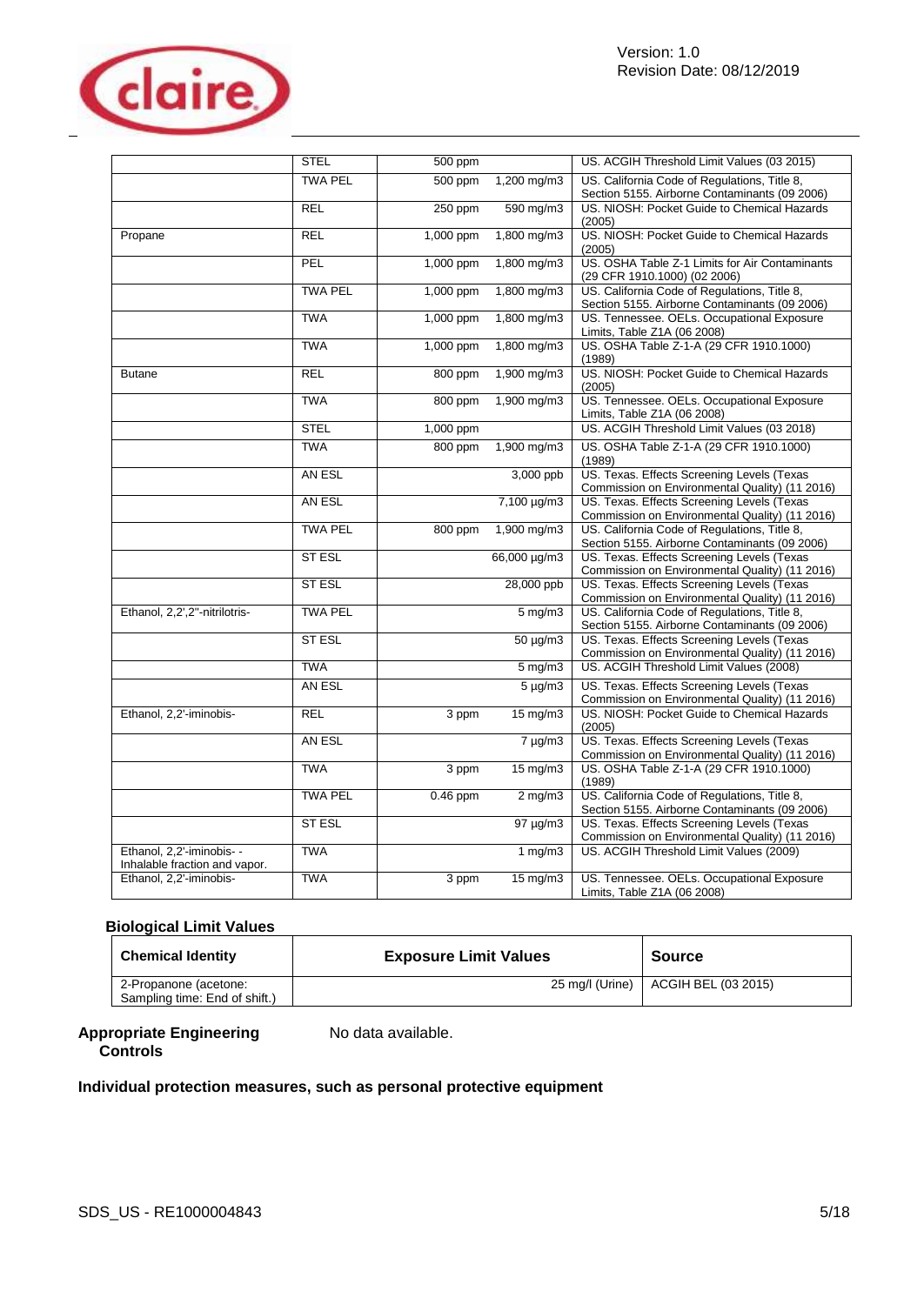

| <b>General information:</b>                       | Provide easy access to water supply and eye wash facilities. Good general<br>ventilation (typically 10 air changes per hour) should be used. Ventilation<br>rates should be matched to conditions. If applicable, use process<br>enclosures, local exhaust ventilation, or other engineering controls to<br>maintain airborne levels below recommended exposure limits. If exposure<br>limits have not been established, maintain airborne levels to an acceptable<br>level. If exposure limits have not been established, maintain airborne levels<br>to an acceptable level. |
|---------------------------------------------------|--------------------------------------------------------------------------------------------------------------------------------------------------------------------------------------------------------------------------------------------------------------------------------------------------------------------------------------------------------------------------------------------------------------------------------------------------------------------------------------------------------------------------------------------------------------------------------|
| <b>Eye/face protection:</b>                       | Wear safety glasses with side shields (or goggles).                                                                                                                                                                                                                                                                                                                                                                                                                                                                                                                            |
| <b>Skin Protection</b><br><b>Hand Protection:</b> | No data available.                                                                                                                                                                                                                                                                                                                                                                                                                                                                                                                                                             |
| Other:                                            | Wear chemical-resistant gloves, footwear, and protective clothing<br>appropriate for the risk of exposure. Contact health and safety professional<br>or manufacturer for specific information.                                                                                                                                                                                                                                                                                                                                                                                 |
| <b>Respiratory Protection:</b>                    | In case of inadequate ventilation use suitable respirator. Seek advice from<br>local supervisor.                                                                                                                                                                                                                                                                                                                                                                                                                                                                               |
| <b>Hygiene measures:</b>                          | Avoid contact with eyes. Observe good industrial hygiene practices. When<br>using do not smoke. Do not handle until all safety precautions have been<br>read and understood. Obtain special instructions before use. Contaminated<br>work clothing should not be allowed out of the workplace. Avoid contact<br>with skin.                                                                                                                                                                                                                                                     |

# **9. Physical and chemical properties**

| Appearance                                            |                                       |
|-------------------------------------------------------|---------------------------------------|
| <b>Physical state:</b>                                | liquid                                |
| Form:                                                 | Spray Aerosol                         |
| Color:                                                | No data available.                    |
| Odor:                                                 | No data available.                    |
| Odor threshold:                                       | No data available.                    |
| pH:                                                   | No data available.                    |
| <b>Melting point/freezing point:</b>                  | No data available.                    |
| Initial boiling point and boiling range:              | Estimated 56.05 $\degree$ C           |
| <b>Flash Point:</b>                                   | $-104.44 °C$                          |
| <b>Evaporation rate:</b>                              | No data available.                    |
| Flammability (solid, gas):                            | No data available.                    |
| Upper/lower limit on flammability or explosive limits |                                       |
| Flammability limit - upper (%):                       | Estimated 12 $%$ (V)                  |
| Flammability limit - lower (%):                       | Estimated 2.4 $%$ (V)                 |
| Explosive limit - upper (%):                          | No data available.                    |
| Explosive limit - lower (%):                          | No data available.                    |
| Vapor pressure:                                       | 3,102.6407 - 4,481.5922 hPa $(20 °C)$ |
| Vapor density:                                        | No data available.                    |
| Density:                                              | No data available.                    |
| <b>Relative density:</b>                              | No data available.                    |
| Solubility(ies)                                       |                                       |
|                                                       |                                       |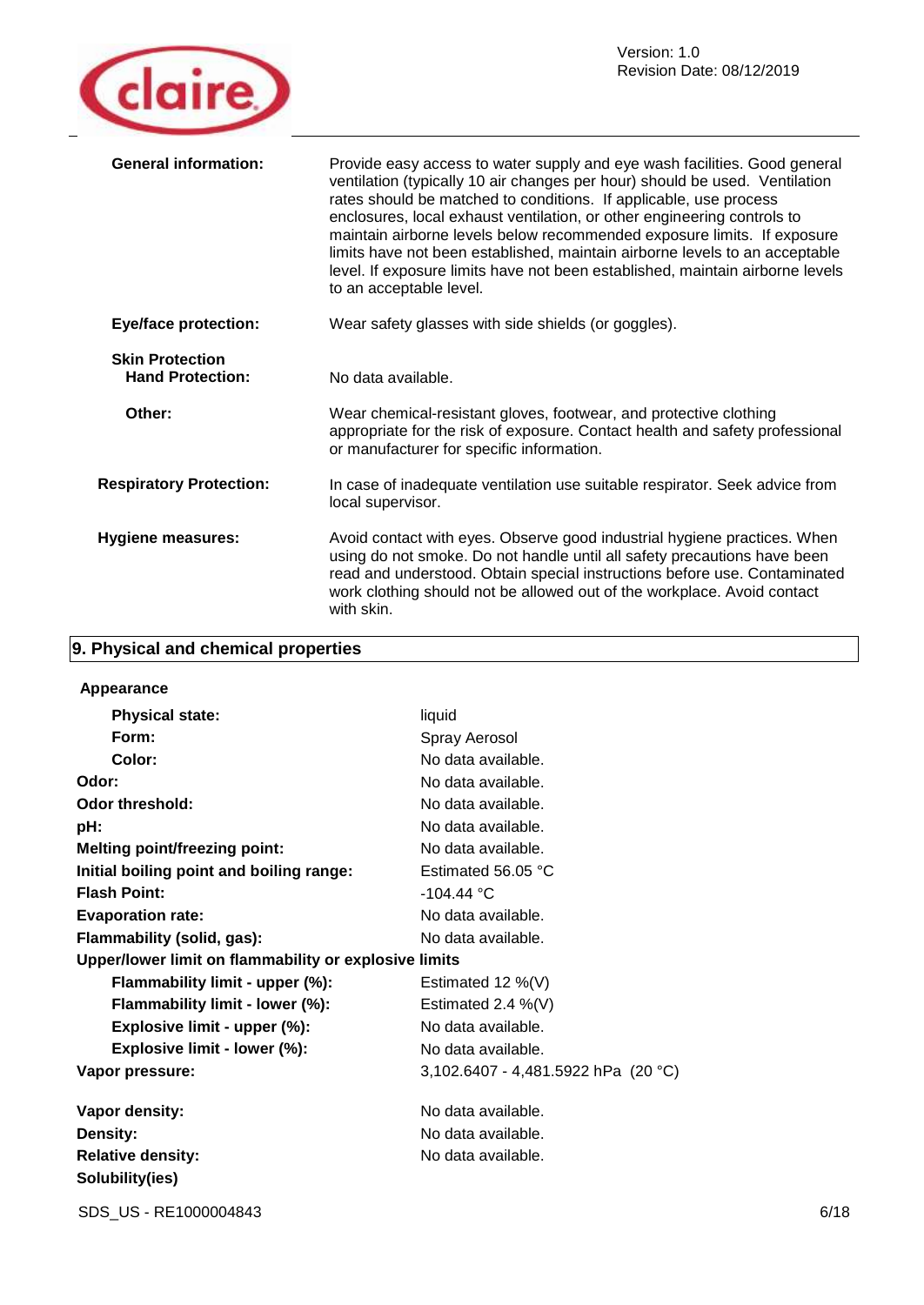

| No data available. |
|--------------------|
| No data available. |
| No data available. |
| No data available. |
| No data available. |
| No data available. |
|                    |

# **10. Stability and reactivity**

| <b>Reactivity:</b>                                 | No data available.                          |
|----------------------------------------------------|---------------------------------------------|
| <b>Chemical Stability:</b>                         | Material is stable under normal conditions. |
| <b>Possibility of hazardous</b><br>reactions:      | No data available.                          |
| Conditions to avoid:                               | Avoid heat or contamination.                |
| Incompatible Materials:                            | No data available.                          |
| <b>Hazardous Decomposition</b><br><b>Products:</b> | No data available.                          |

# **11. Toxicological information**

# **Information on likely routes of exposure**

| Inhalation:          | No data available. |
|----------------------|--------------------|
| <b>Skin Contact:</b> | No data available. |
| Eye contact:         | No data available. |
| Ingestion:           | No data available. |

# **Symptoms related to the physical, chemical and toxicological characteristics**

**Skin Contact:** No data available.

**Eye contact:** No data available.

# **Ingestion:** No data available.

### **Information on toxicological effects**

### **Acute toxicity (list all possible routes of exposure)**

# **Oral**

**Product:** Not classified for acute toxicity based on available data.

| Specified substance(s): |                          |
|-------------------------|--------------------------|
| 2-Propanone             | LD 50 (Rat): 5,800 mg/kg |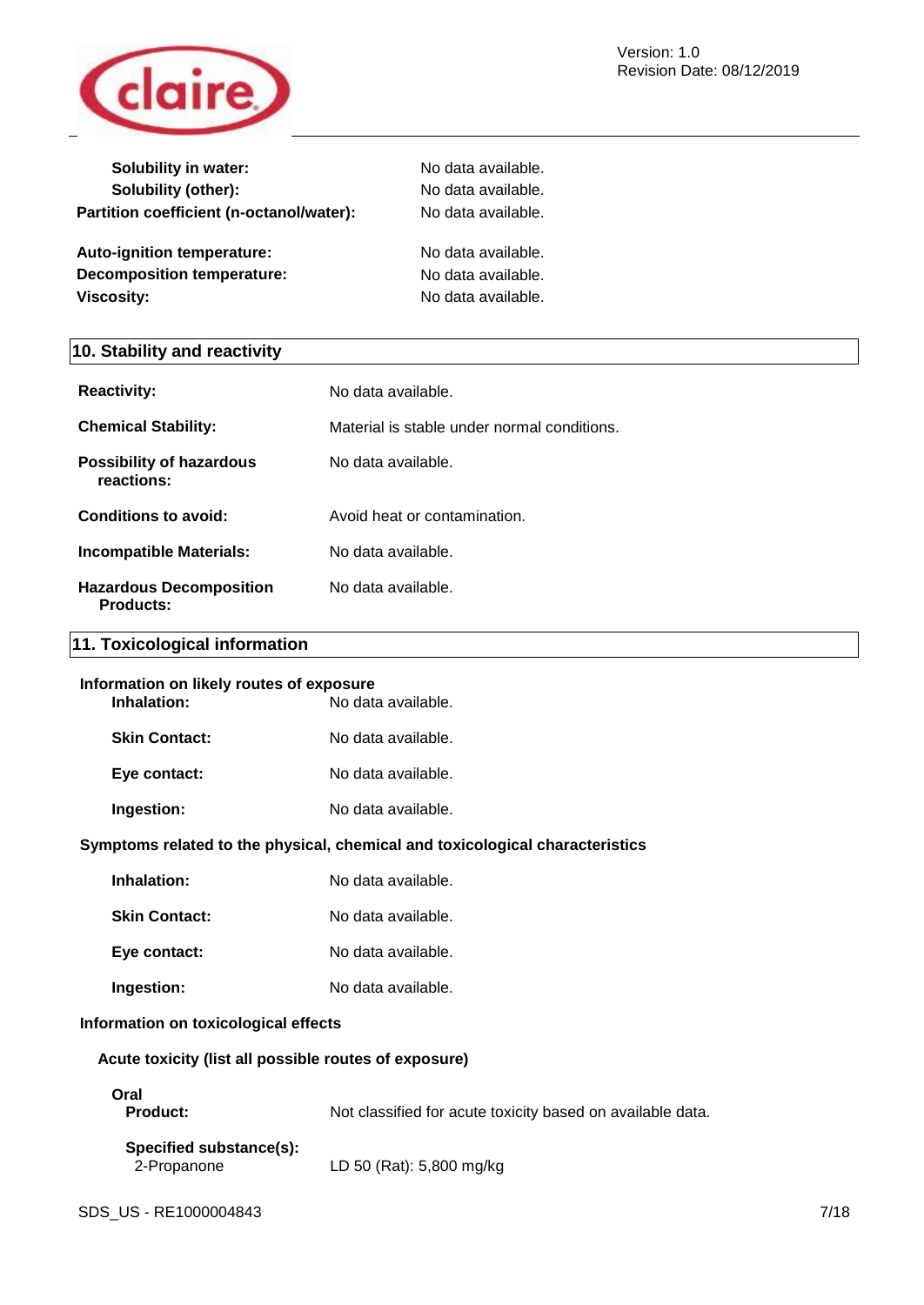

| phenylmethyl ester                                                             | Benzoic acid, 2-hydroxy-, LD 50 (Rat): 3,031 mg/kg         |
|--------------------------------------------------------------------------------|------------------------------------------------------------|
| 3-Cyclohexene-1-<br>methanol, #,#,4-trimethyl-                                 | LD 50 (Rat): 4,300 mg/kg                                   |
| Octanal, 2-<br>(phenylmethylene)-                                              | LD $50:$ > 2,000 mg/kg                                     |
| <b>Proprietary Fragrance</b>                                                   | LD $50:$ > 2,000 mg/kg                                     |
| 1,3-Benzodioxole-5-<br>carboxaldehyde                                          | LD 50 (Rat): 2,700 mg/kg                                   |
| 3-Cyclohexene-1-<br>carboxaldehyde, 4-(4-<br>hydroxy-4-methylpentyl)-          | LD $50:$ > 2,000 mg/kg                                     |
| Phenol, 2-methoxy-4-(2-<br>propen-1-yl)-                                       | LD 50 (Rat): $> 2,000$ mg/kg                               |
| Bicyclo[7.2.0]undec-4-<br>ene, 4,11,11-trimethyl-8-<br>methylene-, (1R,4E,9S)- | LD $50:$ > 2,000 mg/kg                                     |
| Benzenepropanal, 4-(1,1-<br>dimethylethyl)-a-methyl-                           | LD 50 (Rat): 1,390 mg/kg                                   |
|                                                                                |                                                            |
| <b>Dermal</b><br><b>Product:</b>                                               | Not classified for acute toxicity based on available data. |
| Specified substance(s):<br>2-Propanone                                         | LD 50 (Rabbit): $> 7,426$ mg/kg                            |
| Benzoic acid, 2-hydroxy-,<br>phenylmethyl ester                                | LD 50 (Rabbit): $>$ 2,000 mg/kg                            |
| 3-Cyclohexene-1-<br>methanol, #,#,4-trimethyl-                                 | LD 50 (Rat): $> 2,000$ mg/kg                               |
| Octanal, 2-<br>(phenylmethylene)-                                              | LD $50:$ > 2,000 mg/kg                                     |
| <b>Proprietary Fragrance</b>                                                   | LD $50:$ > 2,000 mg/kg                                     |
| 1,3-Benzodioxole-5-<br>carboxaldehyde                                          | LD 50 (Rat): $> 5,000$ mg/kg                               |
| Phenol, 2-methoxy-4-(2-<br>propen-1-yl)-                                       | LD $50:$ > 2,000 mg/kg                                     |
| Bicyclo[7.2.0]undec-4-<br>ene, 4,11,11-trimethyl-8-<br>methylene-, (1R,4E,9S)- | LD $50:$ > 2,000 mg/kg                                     |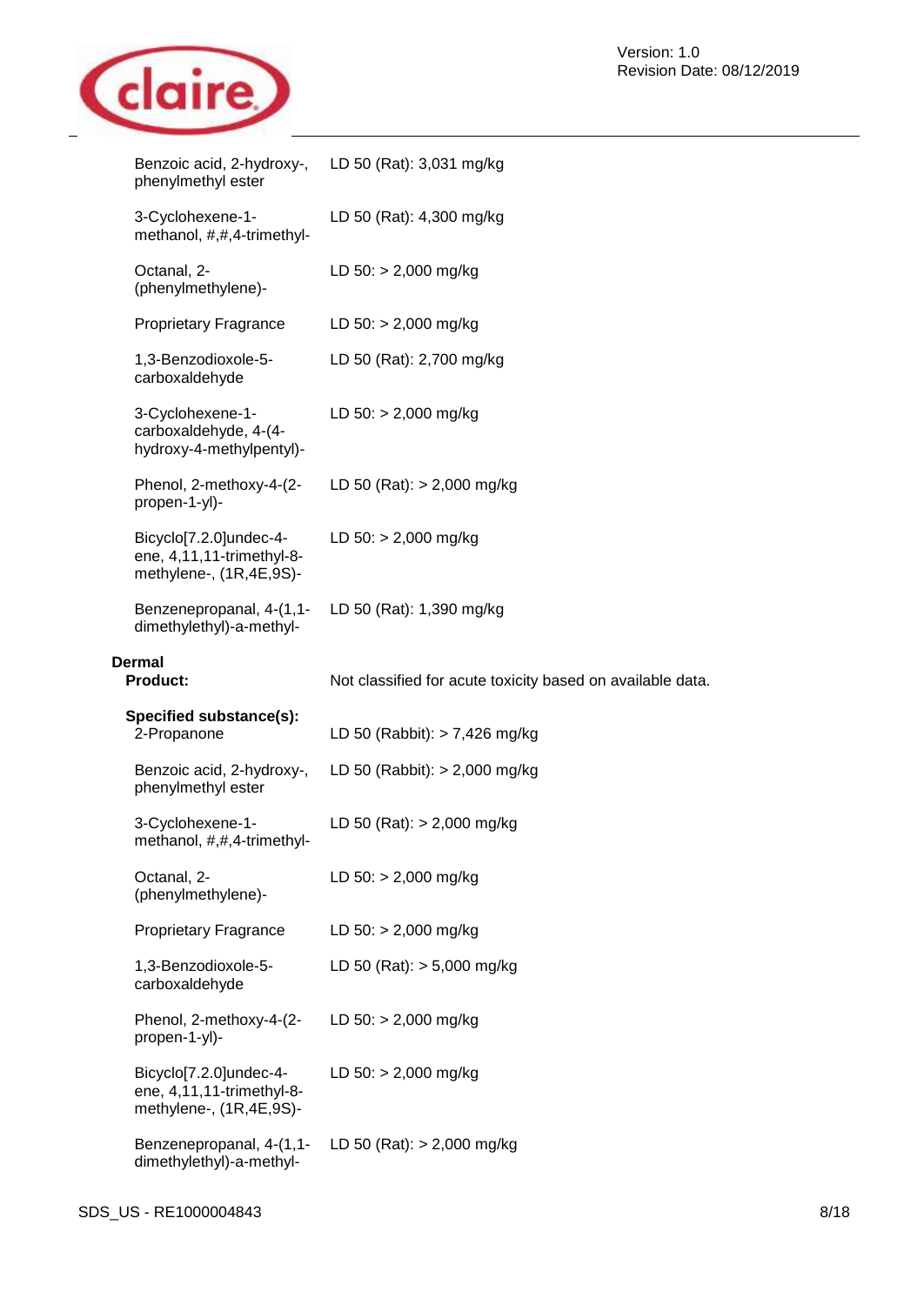

**Inhalation** 

| <b>Product:</b>                                                                                   | Not classified for acute toxicity based on available data.                                                                                                                                                                                                                                                |
|---------------------------------------------------------------------------------------------------|-----------------------------------------------------------------------------------------------------------------------------------------------------------------------------------------------------------------------------------------------------------------------------------------------------------|
| Specified substance(s):<br>2-Propanone                                                            | LC 50 (Rat): 50.1 mg/l<br>$LC 50:$ > 5 mg/l                                                                                                                                                                                                                                                               |
| Propane                                                                                           | LC 50 (Mouse): 1,237 mg/l                                                                                                                                                                                                                                                                                 |
| <b>Butane</b>                                                                                     | LC 50 (Mouse): 1,237 mg/l                                                                                                                                                                                                                                                                                 |
| 3-Cyclohexene-1-<br>methanol, #,#,4-trimethyl-                                                    | $LC 50: > 5$ mg/l<br>$LC 50: > 20$ mg/l                                                                                                                                                                                                                                                                   |
| Octanal, 2-<br>(phenylmethylene)-                                                                 | $LC 50: > 20$ mg/l                                                                                                                                                                                                                                                                                        |
| <b>Proprietary Fragrance</b>                                                                      | $LC 50:$ > 5 mg/l<br>$LC 50: > 20$ mg/l                                                                                                                                                                                                                                                                   |
| 1,3-Benzodioxole-5-<br>carboxaldehyde                                                             | $LC 50: > 5$ mg/l<br>$LC 50: > 20$ mg/l                                                                                                                                                                                                                                                                   |
| 3-Cyclohexene-1-<br>carboxaldehyde, 4-(4-<br>hydroxy-4-methylpentyl)-                             | $LC 50: > 20$ mg/l<br>$LC 50:$ > 5 mg/l                                                                                                                                                                                                                                                                   |
| Phenol, 2-methoxy-4-(2-<br>propen-1-yl)-                                                          | $LC 50: > 20$ mg/l<br>LD 50 (Rat): $> 2.6$ mg/l                                                                                                                                                                                                                                                           |
| Bicyclo[7.2.0]undec-4-<br>ene, 4,11,11-trimethyl-8-<br>methylene-, (1R,4E,9S)-                    | $LC 50: > 5$ mg/l<br>$LC 50: > 20$ mg/l                                                                                                                                                                                                                                                                   |
| <b>Repeated dose toxicity</b><br><b>Product:</b>                                                  | No data available.                                                                                                                                                                                                                                                                                        |
| Specified substance(s):<br>2-Propanone                                                            | NOAEL (Rat(Male), Oral, 13 Weeks): 10,000 ppm(m) Oral Experimental<br>result, Key study                                                                                                                                                                                                                   |
| Propane                                                                                           | NOAEL (Rat(Female, Male), Inhalation, $>= 28$ d): 4,000 ppm(m) Inhalation<br>Experimental result, Key study<br>LOAEL (Rat(Female, Male), Inhalation, > = 28 d): 12,000 ppm(m) Inhalation<br>Experimental result, Key study                                                                                |
| <b>Butane</b>                                                                                     | NOAEL (Rat(Female, Male), Inhalation, $>= 28$ d): 4,000 ppm(m) Inhalation<br>Experimental result, Key study<br>LOAEL (Rat(Female, Male), Inhalation, >= 28 d): 12,000 ppm(m) Inhalation<br>Experimental result, Key study                                                                                 |
| Benzoic acid, 2-hydroxy-,<br>phenylmethyl ester<br>3-Cyclohexene-1-<br>methanol, #,#,4-trimethyl- | NOAEL (Rat(Female), Oral, 102 - 131 d): 360 mg/kg Oral Read-across from<br>supporting substance (structural analogue or surrogate), Key study<br>NOAEL (Rat(Male), Oral, 5 - 7 Weeks): >= 750 mg/kg Oral Read-across<br>from supporting substance (structural analogue or surrogate), Supporting<br>study |
| 1,3-Benzodioxole-5-<br>carboxaldehyde                                                             | NOAEL (Rat(Female, Male), Oral, 12 Weeks): 17 mg/kg Oral Read-across<br>from supporting substance (structural analogue or surrogate), Supporting<br>study                                                                                                                                                 |
| Phenol, 2-methoxy-4-(2-                                                                           | NOAEL (Rat(Female), Oral, 2 yr): 300 mg/kg Oral Experimental result,                                                                                                                                                                                                                                      |

# SDS\_US - RE1000004843 9/18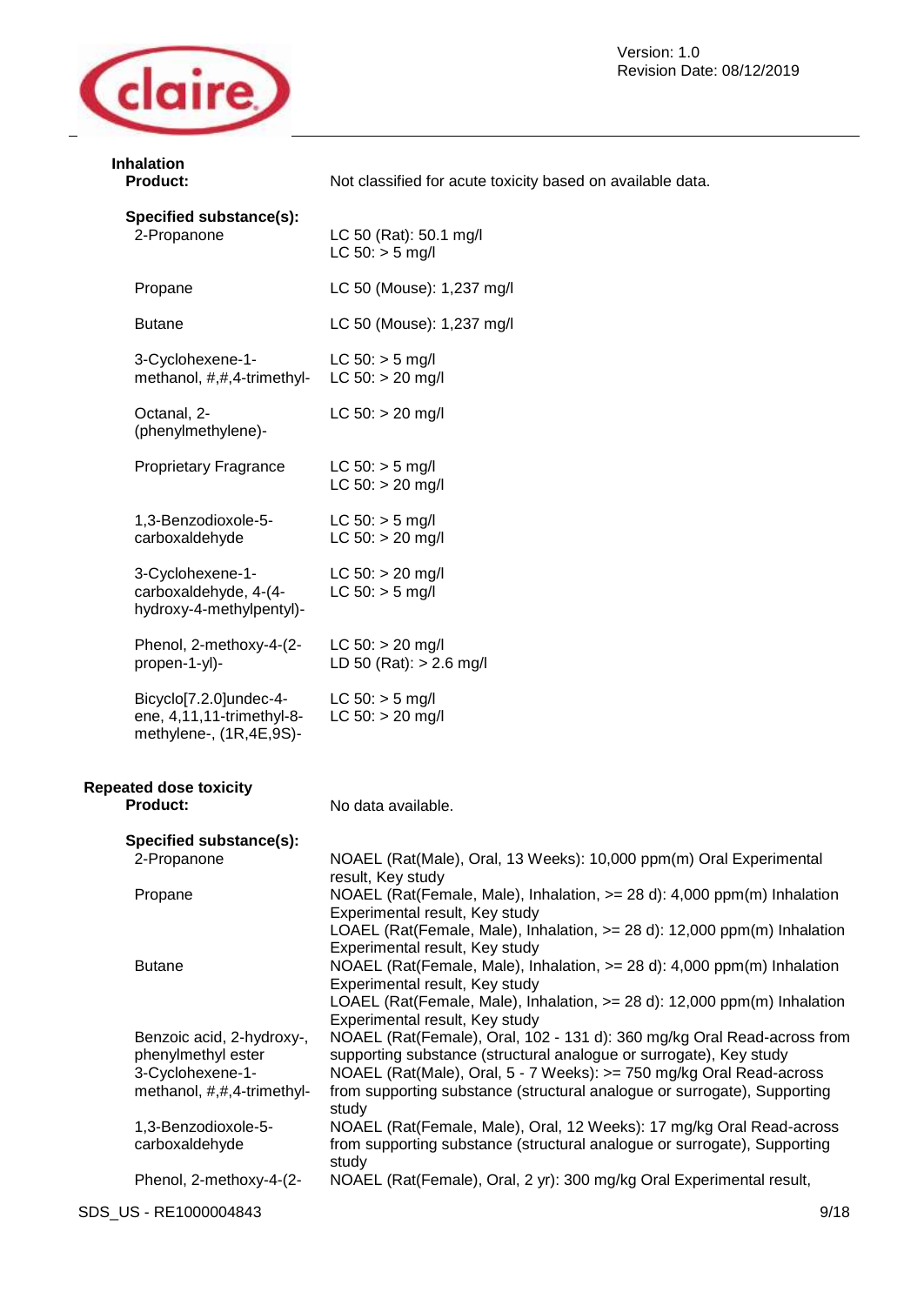

| propen-1-yl)-<br>Benzenepropanal, 4-(1,1-<br>dimethylethyl)-a-methyl-                                                                                      | Weight of Evidence study<br>NOAEL (Rat(Female, Male), Oral, 30 d): 5 mg/kg Oral Other, Key study<br>NOAEL (Rat(Female, Male), Oral, 90 d): 25 mg/kg Oral Experimental result,<br>Key study<br>NOAEL (Rat(Male), Dermal, 5 d): 1,000 mg/kg Dermal Other, Key study<br>NOAEL (Rat(Female, Male), Oral, 30 d): 25 mg/kg Oral Other, Key study |
|------------------------------------------------------------------------------------------------------------------------------------------------------------|--------------------------------------------------------------------------------------------------------------------------------------------------------------------------------------------------------------------------------------------------------------------------------------------------------------------------------------------|
| <b>Skin Corrosion/Irritation</b><br><b>Product:</b>                                                                                                        | No data available.                                                                                                                                                                                                                                                                                                                         |
| Specified substance(s):<br>2-Propanone                                                                                                                     | in vivo (Rabbit): Not irritant Experimental result, Supporting study                                                                                                                                                                                                                                                                       |
| Benzoic acid, 2-<br>hydroxy-, phenylmethyl<br>ester                                                                                                        | in vivo (Rabbit): Not irritant Experimental result, Weight of Evidence study                                                                                                                                                                                                                                                               |
| 3-Cyclohexene-1-<br>methanol, #,#,4-<br>trimethyl-                                                                                                         | in vivo (Rabbit): Irritating Experimental result, Key study                                                                                                                                                                                                                                                                                |
| 1,3-Benzodioxole-5-<br>carboxaldehyde                                                                                                                      | in vivo (Guinea pig): Not irritant Experimental result, Weight of Evidence<br>study                                                                                                                                                                                                                                                        |
| Phenol, 2-methoxy-4-<br>(2-propen-1-yl)-                                                                                                                   | in vivo (Rabbit): Not Classified Experimental result, Key study                                                                                                                                                                                                                                                                            |
| Benzenepropanal, 4-<br>(1,1-dimethylethyl)-a-<br>methyl-                                                                                                   | in vivo (Rabbit): Irritating Experimental result, Key study                                                                                                                                                                                                                                                                                |
| <b>Serious Eye Damage/Eye Irritation</b><br><b>Product:</b><br>Specified substance(s):<br>2-Propanone                                                      | No data available.<br>Irritating.<br>Rabbit, 24 hrs: Minimum grade of severe eye irritant                                                                                                                                                                                                                                                  |
| <b>Respiratory or Skin Sensitization</b><br>Product:<br>Specified substance(s):<br>2-Propanone<br>Benzenepropanal, 4-<br>(1,1-dimethylethyl)-a-<br>methyl- | No data available.<br>Skin sensitization:, in vivo (Guinea pig): Non sensitising<br>Skin sensitization:, in vivo (Guinea pig): Sensitising                                                                                                                                                                                                 |
| Carcinogenicity<br>Product:                                                                                                                                | No data available.                                                                                                                                                                                                                                                                                                                         |
| No carcinogenic components identified                                                                                                                      | IARC Monographs on the Evaluation of Carcinogenic Risks to Humans:                                                                                                                                                                                                                                                                         |
| No carcinogenic components identified                                                                                                                      | US. National Toxicology Program (NTP) Report on Carcinogens:                                                                                                                                                                                                                                                                               |
| No carcinogenic components identified<br>SDS_US - RE1000004843                                                                                             | US. OSHA Specifically Regulated Substances (29 CFR 1910.1001-1050):<br>10/18                                                                                                                                                                                                                                                               |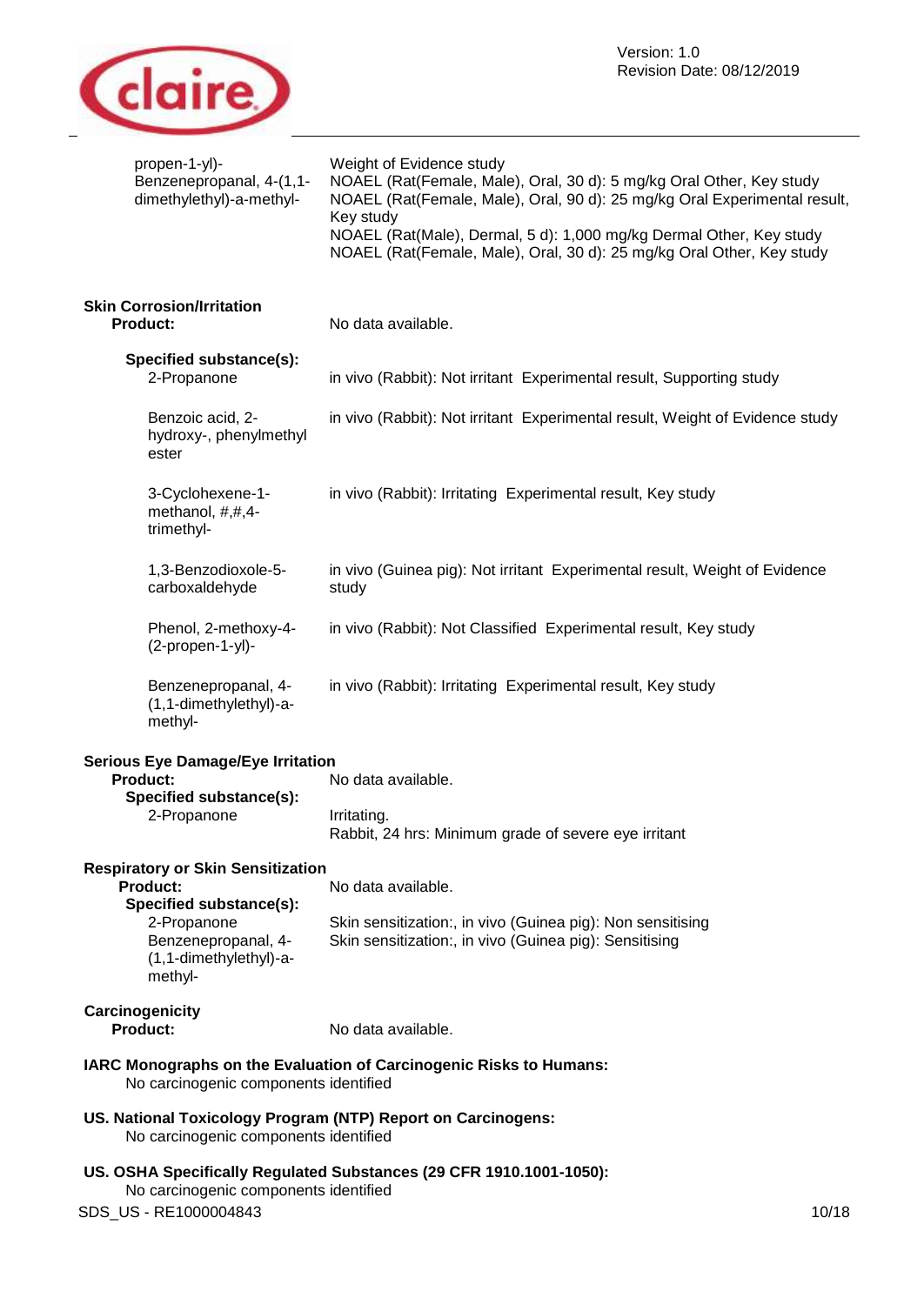

# **Germ Cell Mutagenicity**

| In vitro<br><b>Product:</b>                                                                         | No data available.                                                                             |
|-----------------------------------------------------------------------------------------------------|------------------------------------------------------------------------------------------------|
| In vivo<br>Product:                                                                                 | No data available.                                                                             |
| <b>Reproductive toxicity</b><br>Product:                                                            | No data available.                                                                             |
| Specified substance(s):<br>Benzenepropanal, 4-(1,1-<br>dimethylethyl)-a-methyl-                     | Suspected of damaging fertility or the unborn child.                                           |
| <b>Specific Target Organ Toxicity - Single Exposure</b><br><b>Product:</b>                          | No data available.                                                                             |
| Specified substance(s):<br>2-Propanone                                                              | Inhalation - vapor: Narcotic effect. - Category 3 with narcotic effects.                       |
| <b>Specific Target Organ Toxicity - Repeated Exposure</b><br>Product:                               | No data available.                                                                             |
| <b>Target Organs</b>                                                                                | Specific Target Organ Toxicity - Single Exposure: Narcotic effect.                             |
| <b>Aspiration Hazard</b><br><b>Product:</b>                                                         | No data available.                                                                             |
| Specified substance(s):<br><b>Proprietary Fragrance</b><br>Phenol, 2-methoxy-4-(2-<br>propen-1-yl)- | May be fatal if swallowed and enters airways.<br>May be fatal if swallowed and enters airways. |
| Bicyclo[7.2.0]undec-4-<br>ene, 4,11,11-trimethyl-8-<br>methylene-, (1R,4E,9S)-                      | May be fatal if swallowed and enters airways.                                                  |
| Other effects:                                                                                      | No data available.                                                                             |

# **12. Ecological information**

# **Ecotoxicity:**

# **Acute hazards to the aquatic environment:**

| Fish<br><b>Product:</b>                | No data available.                                                              |
|----------------------------------------|---------------------------------------------------------------------------------|
| Specified substance(s):<br>2-Propanone | LC 50 (Oncorhynchus mykiss, 96 h): 5,540 mg/l Experimental result, Key<br>study |
| Propane                                | LC 50 (Various, 96 h): 147.54 mg/l QSAR QSAR, Key study                         |
| <b>Butane</b>                          | LC 50 (Various, 96 h): 147.54 mg/l QSAR QSAR, Key study                         |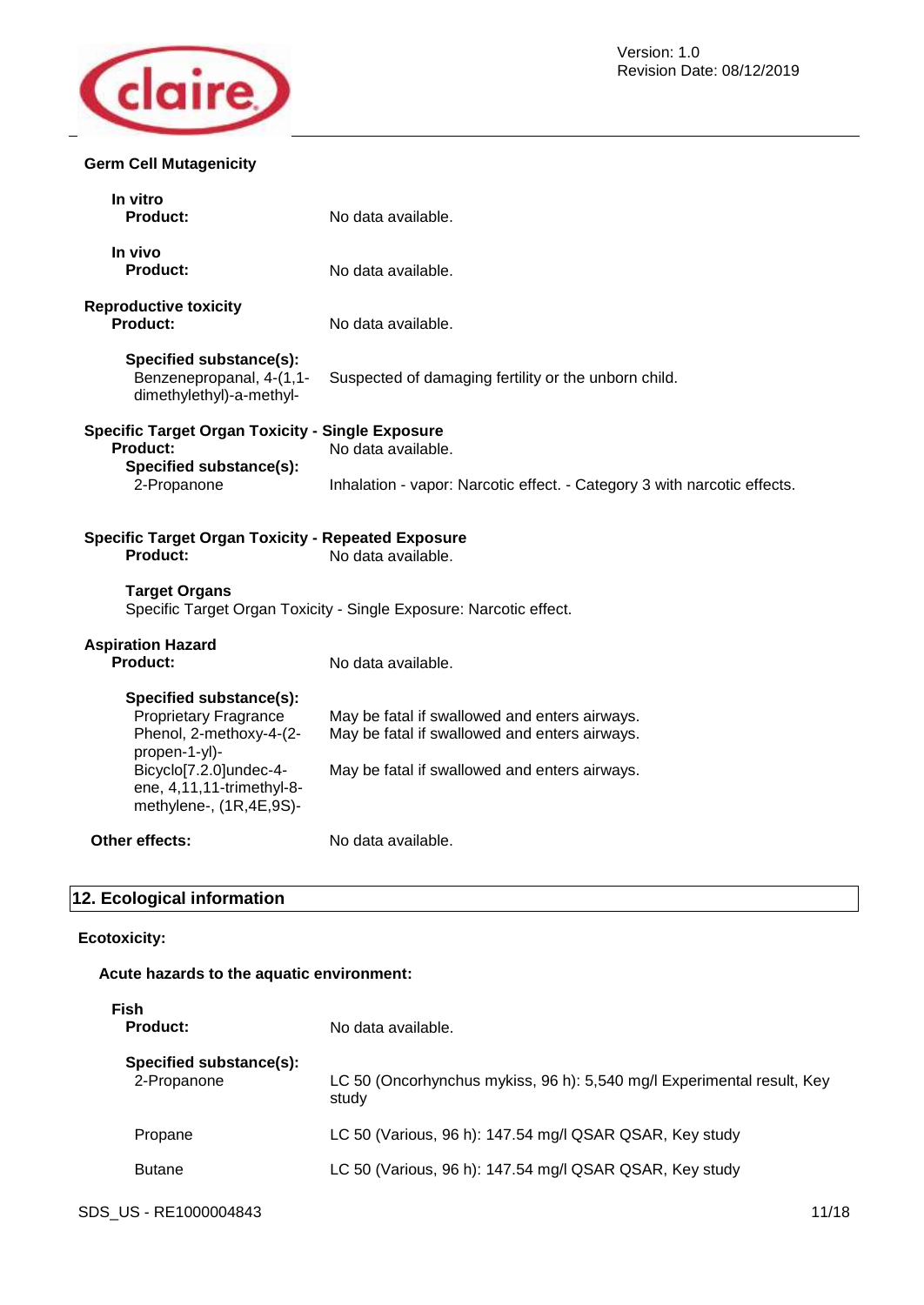

| Benzoic acid, 2-hydroxy-,<br>phenylmethyl ester                       | LC 50 (Danio rerio, 96 h): 1.03 mg/l Experimental result, Key study                                                                              |
|-----------------------------------------------------------------------|--------------------------------------------------------------------------------------------------------------------------------------------------|
| 3-Cyclohexene-1-<br>methanol, #,#,4-trimethyl-                        | LC 50 (Danio rerio, 96 h): 70 mg/l Read-across from supporting substance<br>(structural analogue or surrogate), Key study                        |
| Octanal, 2-<br>(phenylmethylene)-                                     | LC 50 (96 h): $<$ 1 mg/l Review                                                                                                                  |
| 1,3-Benzodioxole-5-<br>carboxaldehyde                                 | LC 50 (Cyprinus carpio, 96 h): 2.5 mg/l Experimental result, Key study<br>NOAEL (Cyprinus carpio, 96 h): 1.6 mg/l Experimental result, Key study |
| 3-Cyclohexene-1-<br>carboxaldehyde, 4-(4-<br>hydroxy-4-methylpentyl)- | EC 50 (Fish, 96 h): > 100 mg/l Not expected to be harmful to aquatic<br>organisms.                                                               |
| Phenol, 2-methoxy-4-(2-<br>propen-1-yl)-                              | LC 50 (Danio rerio, 96 h): 13 mg/l Experimental result, Key study<br>NOAEL (Danio rerio, 96 h): 10 mg/l Experimental result, Key study           |
| Benzenepropanal, 4-(1,1-<br>dimethylethyl)-a-methyl-                  | NOAEL (Danio rerio, 96 h): 1.28 mg/l Experimental result, Key study<br>EC 50 (Danio rerio, 96 h): 2.04 mg/l Experimental result, Key study       |
|                                                                       |                                                                                                                                                  |
| <b>Aquatic Invertebrates</b><br><b>Product:</b>                       | No data available.                                                                                                                               |
| Specified substance(s):<br>2-Propanone                                | LC 50 (Daphnia pulex, 48 h): 8,800 mg/l Experimental result, Key study                                                                           |
| <b>Butane</b>                                                         | LC 50 (Daphnia sp., 48 h): 69.43 mg/l QSAR QSAR, Key study                                                                                       |
| Benzoic acid, 2-hydroxy-,<br>phenylmethyl ester                       | EC 50 (Daphnia magna, 48 h): 1.16 mg/l Experimental result, Key study<br>NOAEL (Daphnia magna, 48 h): 0.894 mg/l Experimental result, Key study  |
| 3-Cyclohexene-1-<br>methanol, #,#,4-trimethyl-                        | EC 50 (Daphnia magna, 48 h): 73 mg/l Read-across from supporting<br>substance (structural analogue or surrogate), Key study                      |
| 1,3-Benzodioxole-5-<br>carboxaldehyde                                 | EC 50 (Daphnia magna, 48 h): 52 mg/l Experimental result, Key study<br>NOAEL (Daphnia magna, 48 h): 22 mg/l Experimental result, Key study       |
| Phenol, 2-methoxy-4-(2-<br>propen-1-yl)-                              | EC 50 (Daphnia magna, 48 h): 1.13 mg/l Experimental result, Key study                                                                            |

# **Chronic hazards to the aquatic environment:**

| Fish<br>Product:                                             | No data available.              |
|--------------------------------------------------------------|---------------------------------|
| Specified substance(s):<br>Octanal, 2-<br>(phenylmethylene)- | NOEC $(21 d): < 10 mg/l$ Review |
| <b>Aquatic Invertebrates</b><br>Product:                     | No data available.              |
| Specified substance(s):                                      |                                 |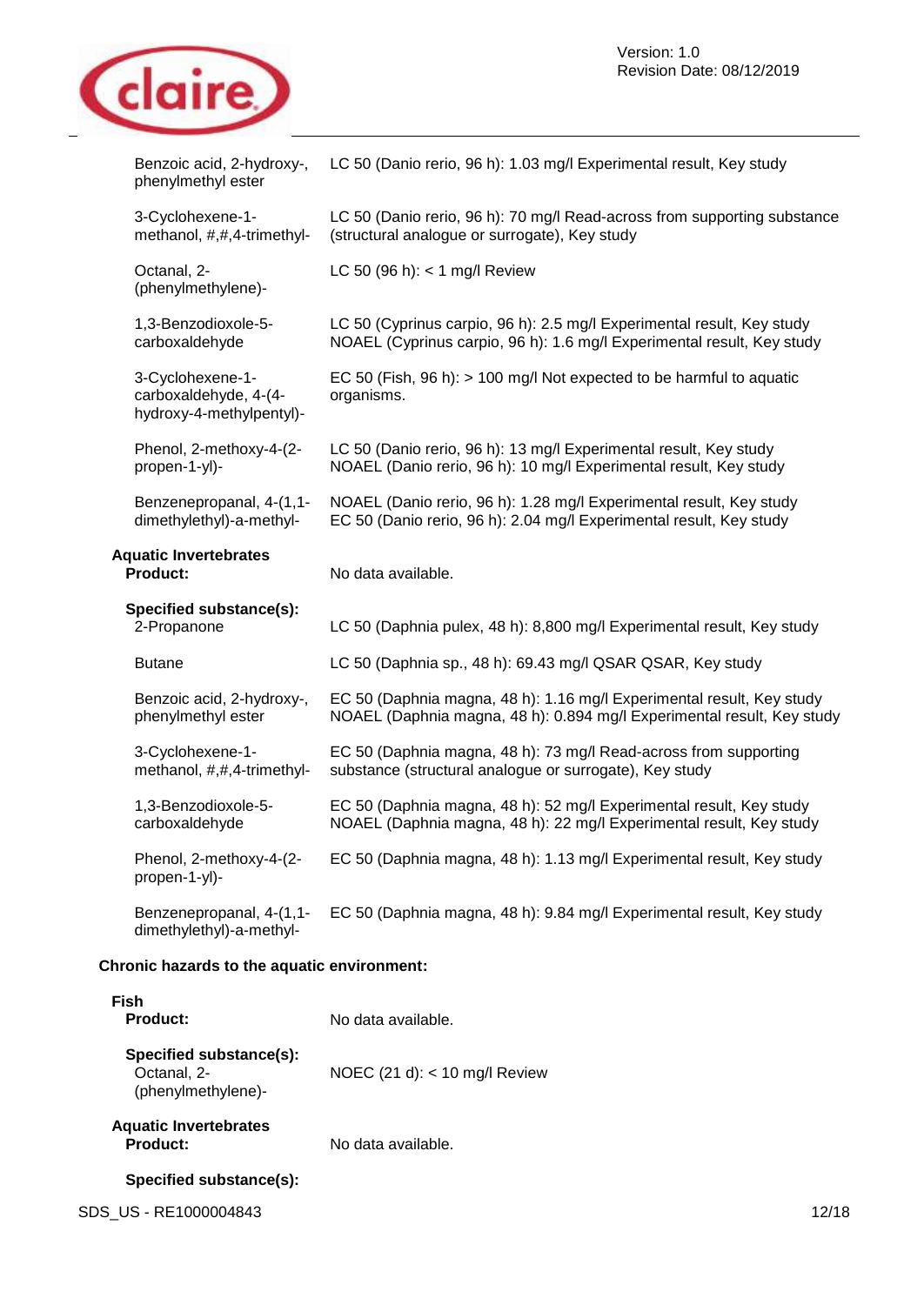

| 2-Propanone                                                                                 | LOAEL (Daphnia magna): 2,212 mg/l Experimental result, Key study<br>NOAEL (Daphnia magna): 2,212 mg/l Experimental result, Key study |  |
|---------------------------------------------------------------------------------------------|--------------------------------------------------------------------------------------------------------------------------------------|--|
| <b>Toxicity to Aquatic Plants</b><br><b>Product:</b>                                        | No data available.                                                                                                                   |  |
| <b>Persistence and Degradability</b>                                                        |                                                                                                                                      |  |
| <b>Biodegradation</b><br><b>Product:</b>                                                    | No data available.                                                                                                                   |  |
| Specified substance(s):<br>2-Propanone                                                      | 90.9 % (28 d) Detected in water. Experimental result, Key study                                                                      |  |
| Propane                                                                                     | 100 % (385.5 h) Detected in water. Experimental result, Key study<br>50 % (3.19 d) Detected in water. QSAR, Weight of Evidence study |  |
| <b>Butane</b>                                                                               | 100 % (385.5 h) Detected in water. Experimental result, Key study<br>50 % (3.19 d) Detected in water. QSAR, Weight of Evidence study |  |
| Benzoic acid, 2-hydroxy-,<br>phenylmethyl ester                                             | 93 % (28 d) Detected in water. Experimental result, Key study                                                                        |  |
| 3-Cyclohexene-1-<br>methanol, #,#,4-trimethyl-                                              | 80 % (28 d) Detected in water. Read-across from supporting substance<br>(structural analogue or surrogate), Key study                |  |
| 1,3-Benzodioxole-5-<br>carboxaldehyde                                                       | 82 % Detected in water. Experimental result, Key study                                                                               |  |
| Phenol, 2-methoxy-4-(2-<br>propen-1-yl)-                                                    | 82 % Detected in water. Experimental result, Key study                                                                               |  |
| Benzenepropanal, 4-(1,1-<br>dimethylethyl)-a-methyl-                                        | 80.7 % (28 d) Detected in water. Experimental result, Key study                                                                      |  |
| <b>BOD/COD Ratio</b><br><b>Product:</b>                                                     | No data available.                                                                                                                   |  |
| <b>Bioaccumulative potential</b><br><b>Bioconcentration Factor (BCF)</b><br><b>Product:</b> | No data available.                                                                                                                   |  |
| Specified substance(s):<br>2-Propanone                                                      | Haddock, adult, Bioconcentration Factor (BCF): 0.69 Aquatic sediment<br>Experimental result, Not specified                           |  |
| Benzoic acid, 2-hydroxy-,<br>phenylmethyl ester                                             | Bioconcentration Factor (BCF): 311 Aquatic sediment QSAR, Supporting<br>study                                                        |  |
| Benzenepropanal, 4-(1,1-<br>dimethylethyl)-a-methyl-                                        | Bioconcentration Factor (BCF): 274.3 Aquatic sediment Estimated by<br>calculation, Key study                                         |  |
| Partition Coefficient n-octanol / water (log Kow)<br>No data available.<br><b>Product:</b>  |                                                                                                                                      |  |

# **Specified substance(s):**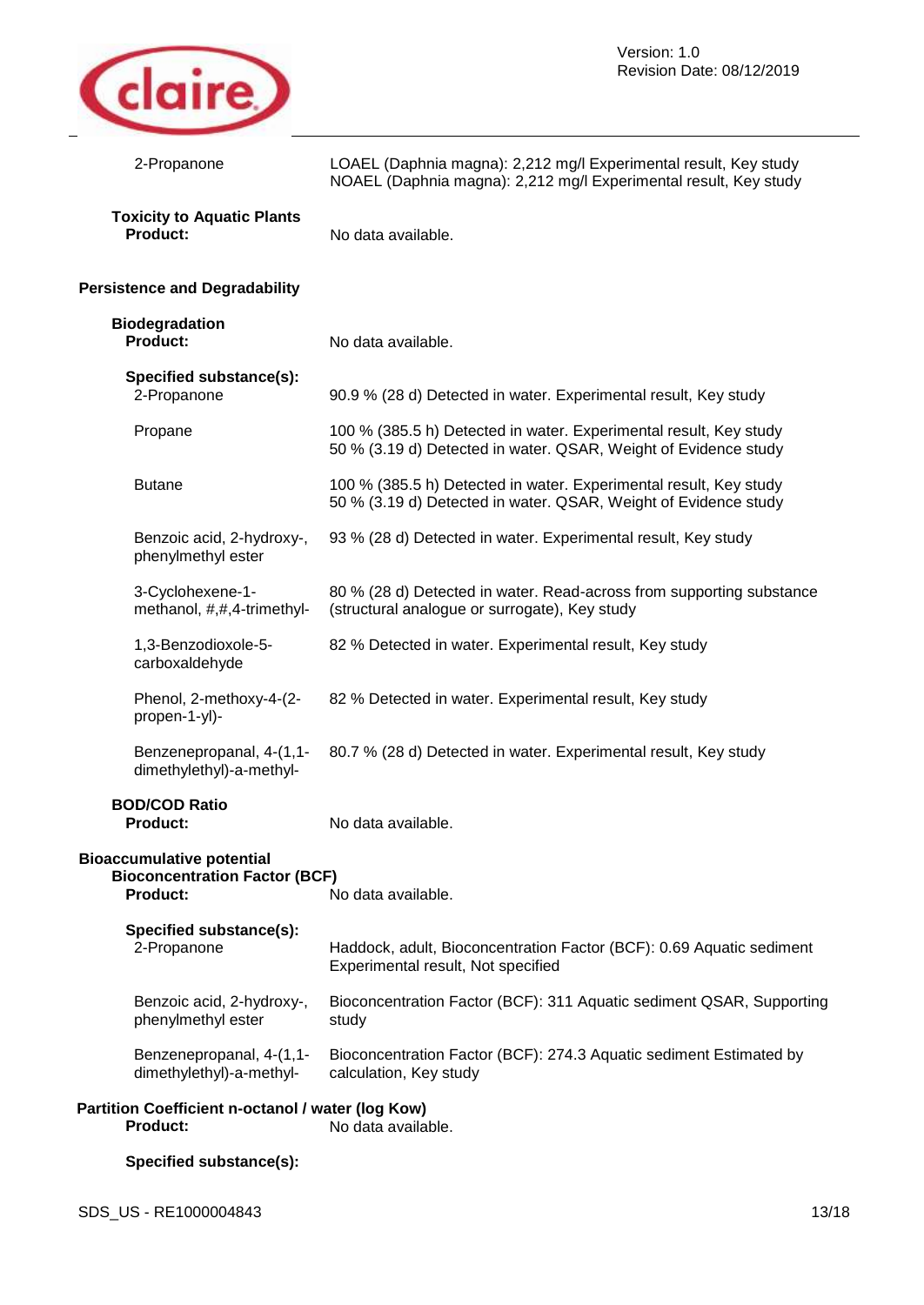

Phenol, 2-methoxy-4-(2- Log Kow: 1.83 30 °C propen-1-yl)-

| <b>Mobility in soil:</b> |  |  |
|--------------------------|--|--|
|                          |  |  |
|                          |  |  |

No data available.

|  |  |  | Known or predicted distribution to environmental compartments |
|--|--|--|---------------------------------------------------------------|
|  |  |  |                                                               |

| 2-Propanone                  | No data available. |
|------------------------------|--------------------|
| Propane                      | No data available. |
| <b>Butane</b>                | No data available. |
| Benzoic acid, 2-hydroxy-,    | No data available. |
| phenylmethyl ester           |                    |
| 3-Cyclohexene-1-methanol,    | No data available. |
| #,#,4-trimethyl-             |                    |
| Octanal, 2-                  | No data available. |
| (phenylmethylene)-           |                    |
| <b>Proprietary Fragrance</b> | No data available. |
| 1,3-Benzodioxole-5-          | No data available. |
| carboxaldehyde               |                    |
| 3-Cyclohexene-1-             | No data available. |
| carboxaldehyde, 4-(4-        |                    |
| hydroxy-4-methylpentyl)-     |                    |
| Phenol, 2-methoxy-4-(2-      | No data available. |
| propen-1-yl)-                |                    |
| Bicyclo[7.2.0]undec-4-ene,   | No data available. |
| 4,11,11-trimethyl-8-         |                    |
| methylene-, (1R,4E,9S)-      |                    |
| Benzenepropanal, 4-(1,1-     | No data available. |
| dimethylethyl)-a-methyl-     |                    |
|                              |                    |

**Other adverse effects:** 

Harmful to aquatic organisms.

# **13. Disposal considerations**

| <b>Disposal instructions:</b>    | Discharge, treatment, or disposal may be subject to national, state, or local<br>laws. |
|----------------------------------|----------------------------------------------------------------------------------------|
| <b>Contaminated Packaging:</b>   | No data available.                                                                     |
| <b>14. Transport information</b> |                                                                                        |

| DOT                               |                     |
|-----------------------------------|---------------------|
| UN Number:                        | UN 1950             |
| <b>UN Proper Shipping Name:</b>   | Aerosols, flammable |
| <b>Transport Hazard Class(es)</b> |                     |
| Class:                            | 21                  |
| $Label(s)$ :                      |                     |
| Packing Group:                    | Ш                   |
| Marine Pollutant:                 | Nο                  |
| Environmental Hazards:            | N٥                  |
| Marine Pollutant                  | Nο                  |
| Special precautions for user:     | Not regulated.      |

# **IMDG**

SDS\_US - RE1000004843 14/18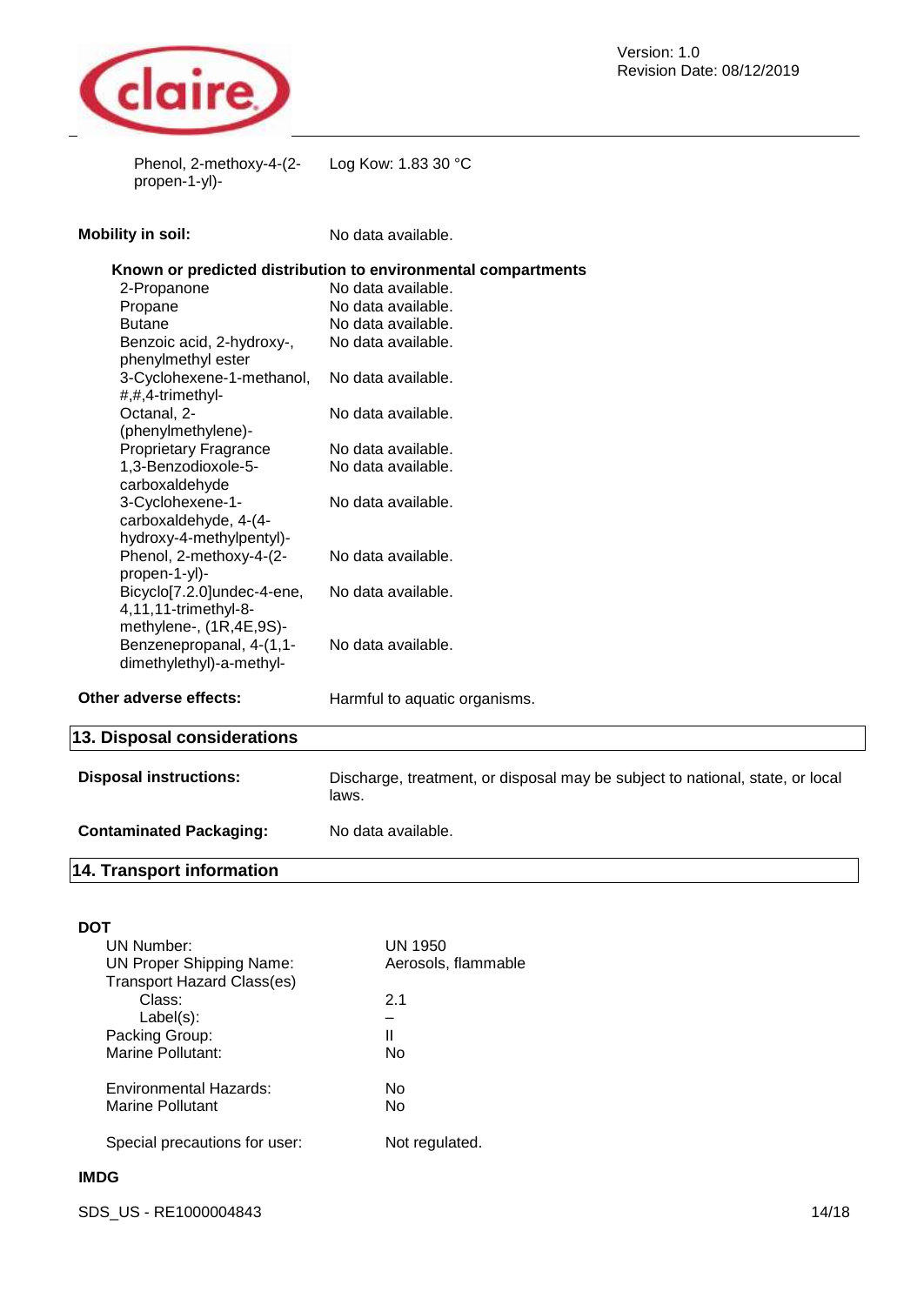

|             | UN Number:<br><b>UN Proper Shipping Name:</b><br><b>Transport Hazard Class(es)</b> | UN 1950<br>Aerosols, flammable |
|-------------|------------------------------------------------------------------------------------|--------------------------------|
|             | Class:<br>$Label(s)$ :<br>EmS No.:                                                 | $\overline{2}$                 |
|             | Packing Group:                                                                     |                                |
|             | Environmental Hazards:<br>Marine Pollutant                                         | N٥<br>No                       |
|             | Special precautions for user:                                                      | Not regulated.                 |
| <b>IATA</b> |                                                                                    |                                |
|             | <b>UN Number:</b><br>Proper Shipping Name:<br>Transport Hazard Class(es):          | UN 1950<br>Aerosols, flammable |
|             | Class:<br>$Label(s)$ :                                                             | 2.1                            |
|             | Packing Group:                                                                     |                                |
|             | Environmental Hazards:<br>Marine Pollutant                                         | N٥<br>No                       |
|             | Special precautions for user:                                                      | Not regulated.                 |

# **15. Regulatory information**

### **US Federal Regulations**

**Restrictions on use:** Not known.

# **TSCA Section 12(b) Export Notification (40 CFR 707, Subpt. D)**

# **US. OSHA Specifically Regulated Substances (29 CFR 1910.1001-1050)**

None present or none present in regulated quantities.

### **CERCLA Hazardous Substance List (40 CFR 302.4):**

| <b>Chemical Identity</b> | Reportable quantity |
|--------------------------|---------------------|
| 2-Propanone              | lbs. 5000           |
| Propane                  | Ibs. 100            |
| <b>Butane</b>            | Ibs. 100            |
| Ethanol, 2,2'-iminobis-  | Ibs. 100            |

### **Superfund Amendments and Reauthorization Act of 1986 (SARA)**

### **Hazard categories**

Fire Hazard Immediate (Acute) Health Hazards Delayed (Chronic) Health Hazard Flammable aerosol Serious Eye Damage/Eye Irritation Skin sensitizer Toxic to reproduction Specific Target Organ Toxicity - Single Exposure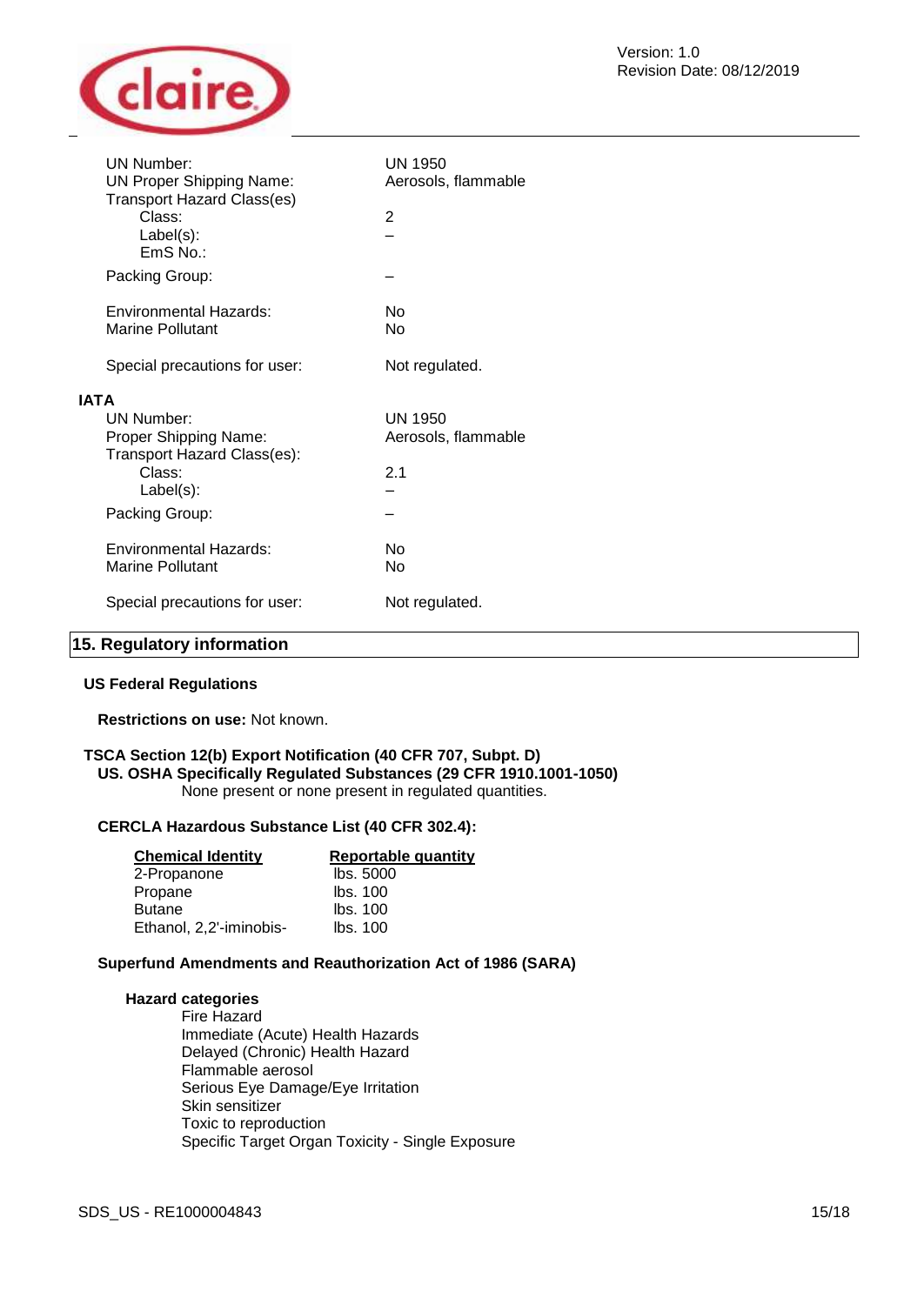

| <b>SARA 302 Extremely Hazardous Substance</b>  |                                    |                                    |
|------------------------------------------------|------------------------------------|------------------------------------|
|                                                | Reportable                         |                                    |
| <b>Chemical Identity</b>                       | quantity                           | <b>Threshold Planning Quantity</b> |
| 2-Propanone                                    |                                    |                                    |
| <b>SARA 304 Emergency Release Notification</b> |                                    |                                    |
| <b>Chemical Identity</b>                       | <b>Reportable quantity</b>         |                                    |
| 2-Propanone                                    | lbs. 5000                          |                                    |
| Propane                                        | lbs. 100                           |                                    |
| <b>Butane</b>                                  | lbs. 100                           |                                    |
| Ethanol, 2,2'-iminobis-                        | lbs. 100                           |                                    |
|                                                |                                    |                                    |
| <b>SARA 311/312 Hazardous Chemical</b>         |                                    |                                    |
| <b>Chemical Identity</b>                       | <b>Threshold Planning Quantity</b> |                                    |
| 2-Propanone                                    | 10000 lbs                          |                                    |
| Propane                                        | 10000 lbs                          |                                    |
| <b>Butane</b>                                  | 10000 lbs                          |                                    |
| Benzoic acid, 2-hydroxy-,                      | 10000 lbs                          |                                    |
| phenylmethyl ester                             |                                    |                                    |
| 3-Cyclohexene-1-                               | 10000 lbs                          |                                    |
| methanol, #,#,4-trimethyl-                     |                                    |                                    |
| Octanal, 2-                                    | 10000 lbs                          |                                    |
| (phenylmethylene)-                             |                                    |                                    |
| <b>Proprietary Fragrance</b>                   | 10000 lbs                          |                                    |
| 1,3-Benzodioxole-5-                            | 10000 lbs                          |                                    |
| carboxaldehyde                                 |                                    |                                    |
| 3-Cyclohexene-1-                               | 10000 lbs                          |                                    |
| carboxaldehyde, 4-(4-                          |                                    |                                    |
| hydroxy-4-methylpentyl)-                       |                                    |                                    |
| Phenol, 2-methoxy-4-(2-                        | 10000 lbs                          |                                    |
| propen-1-yl)-                                  |                                    |                                    |
| Bicyclo[7.2.0]undec-4-ene,                     | 10000 lbs                          |                                    |
| 4,11,11-trimethyl-8-                           |                                    |                                    |
| methylene-, (1R,4E,9S)-                        |                                    |                                    |
| Benzenepropanal, 4-(1,1-                       | 10000 lbs                          |                                    |
| dimethylethyl)-a-methyl-                       |                                    |                                    |
| Ethanol, 2,2',2"-nitrilotris-                  | 10000 lbs                          |                                    |
| Ethanol, 2,2'-iminobis-                        | 10000 lbs                          |                                    |

# **SARA 313 (TRI Reporting)**

None present or none present in regulated quantities.

### **Clean Air Act (CAA) Section 112(r) Accidental Release Prevention (40 CFR 68.130): Clean Water Act Section 311 Hazardous Substances (40 CFR 117.3) US State Regulations**

### **US. California Proposition 65**

This product contains chemical(s) known to the State of California to cause cancer and/or to cause birth defects or other reproductive harm.

Ethanol, 2,2'-iminobis- Carcinogenic. 07 2012

### **US. New Jersey Worker and Community Right-to-Know Act**

**Chemical Identity**  2-Propanone Propane **Butane** 

SDS\_US - RE1000004843 16/18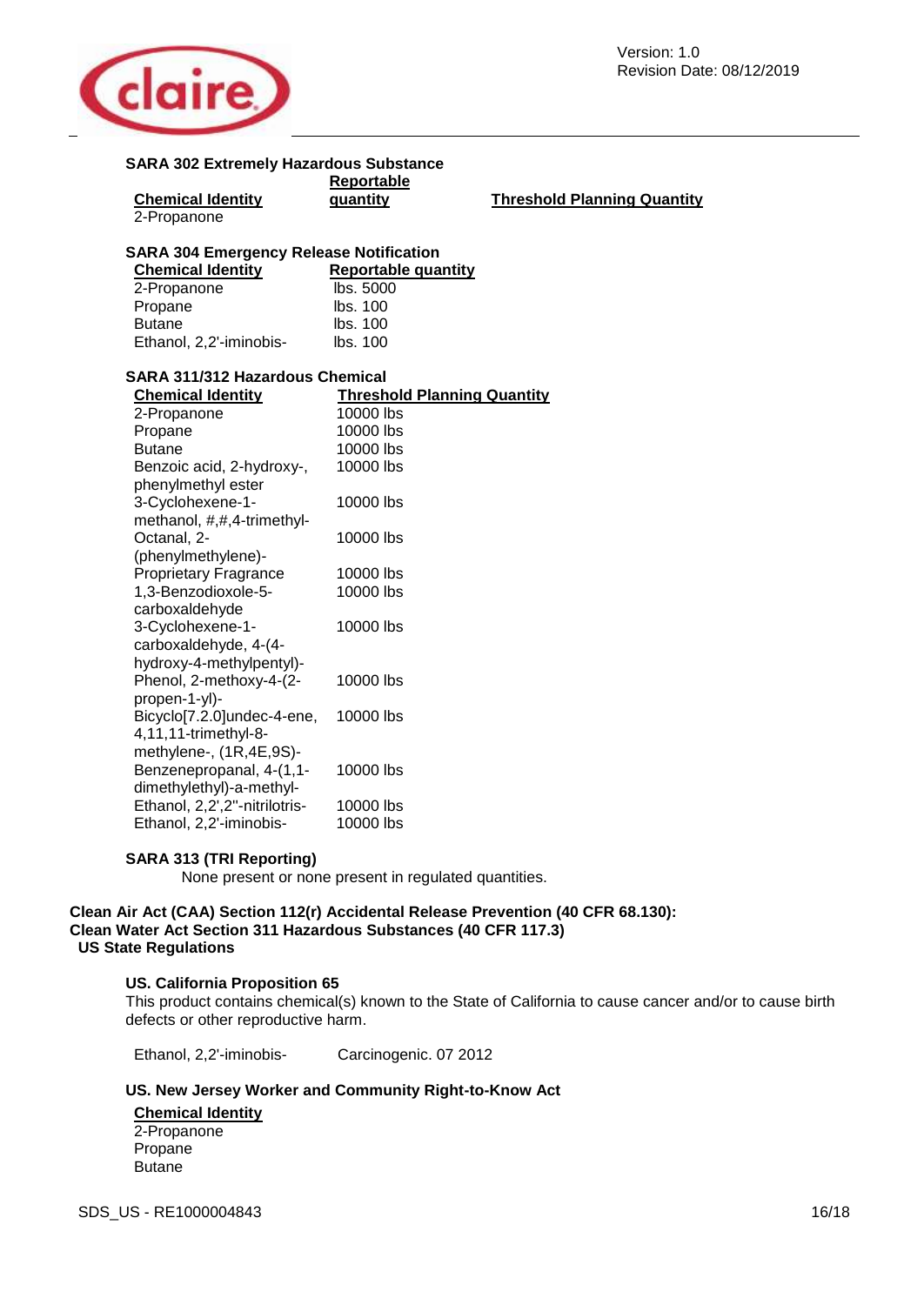

# **US. Massachusetts RTK - Substance List**

No ingredient regulated by MA Right-to-Know Law present.

# **US. Pennsylvania RTK - Hazardous Substances**

**Chemical Identity**  2-Propanone Propane Butane Propanol, oxybis-

### **US. Rhode Island RTK**

No ingredient regulated by RI Right-to-Know Law present.

# **International regulations**

### **Montreal protocol**

2-Propanone

# **Stockholm convention**

2-Propanone

# **Rotterdam convention**

2-Propanone

# **Kyoto protocol**